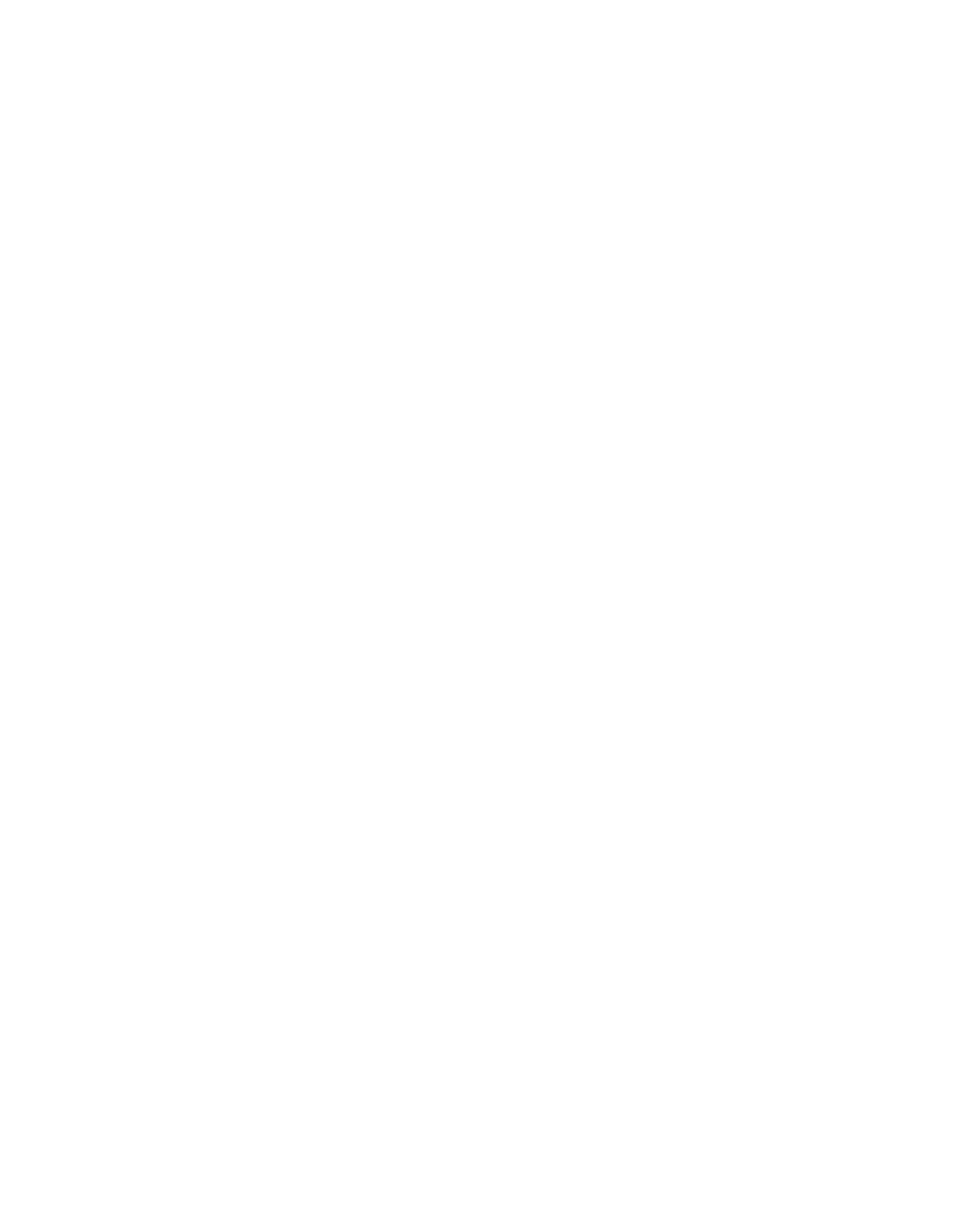# **STRATEGIC PLAN 2012–2017**

Education Redefined 2.0: Advancing Indiana



Prepared by Ball State University's Strategic Planning Task Force and approved by the Ball State University Board of Trustees on December 14, 2012.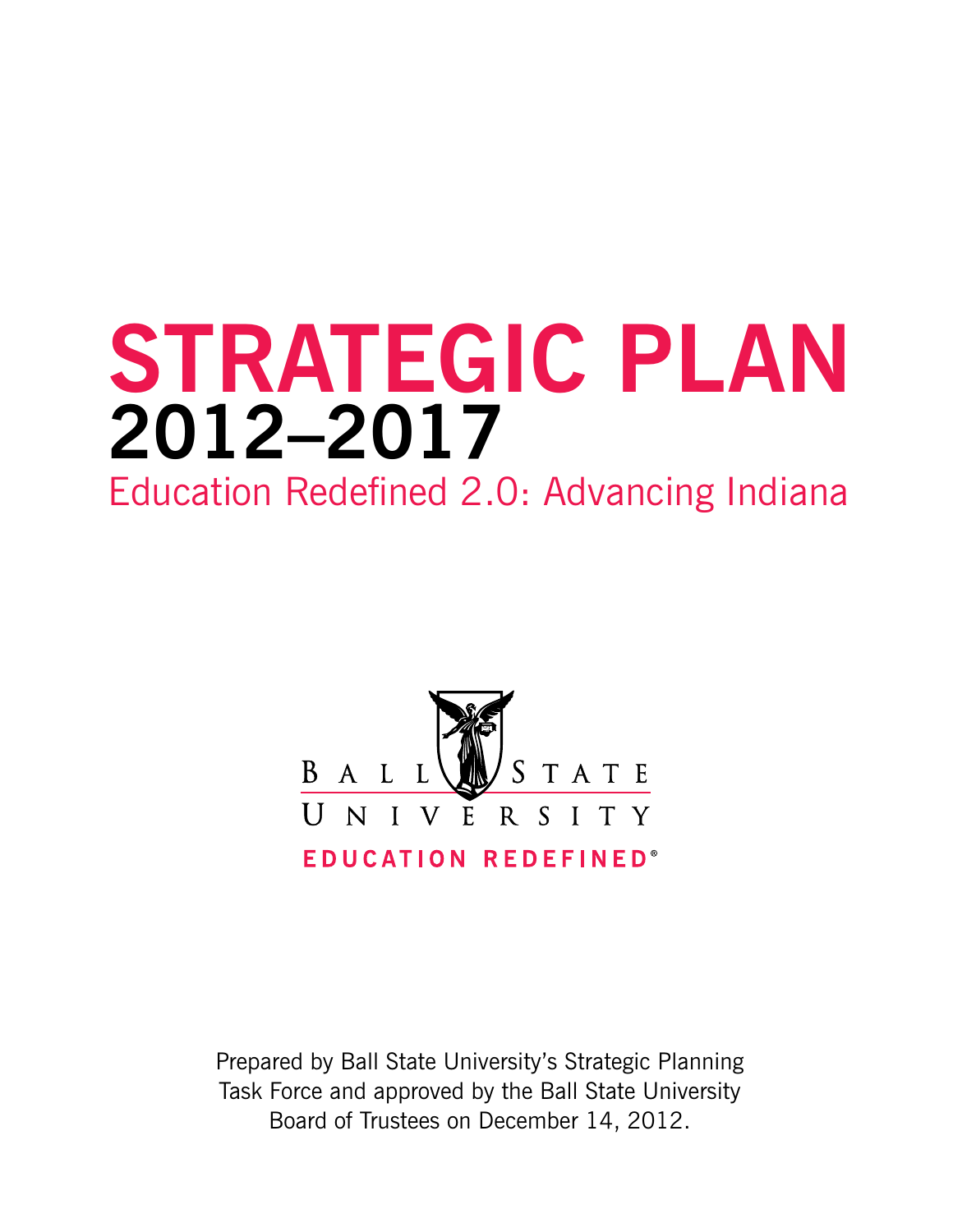## VISION

We seek to become recognized for providing bright and curious students a holistic learning experience that occurs both in and out of the classroom; for being relentlessly focused on learning outcomes; for embracing and solving today's greatest educational challenges; and for bringing fresh and pragmatic thinking to the problems facing communities, businesses, and governments in Indiana and beyond.

## MISSION

As a public research university, we focus on students and high-quality, relevant educational outcomes. Disciplinary knowledge is integrated with application. We do this in a manner that fundamentally changes students, researchers, and our external partners, who look to the university for guidance. We transform information into knowledge, knowledge into judgment, and judgment into action that addresses complex problems.



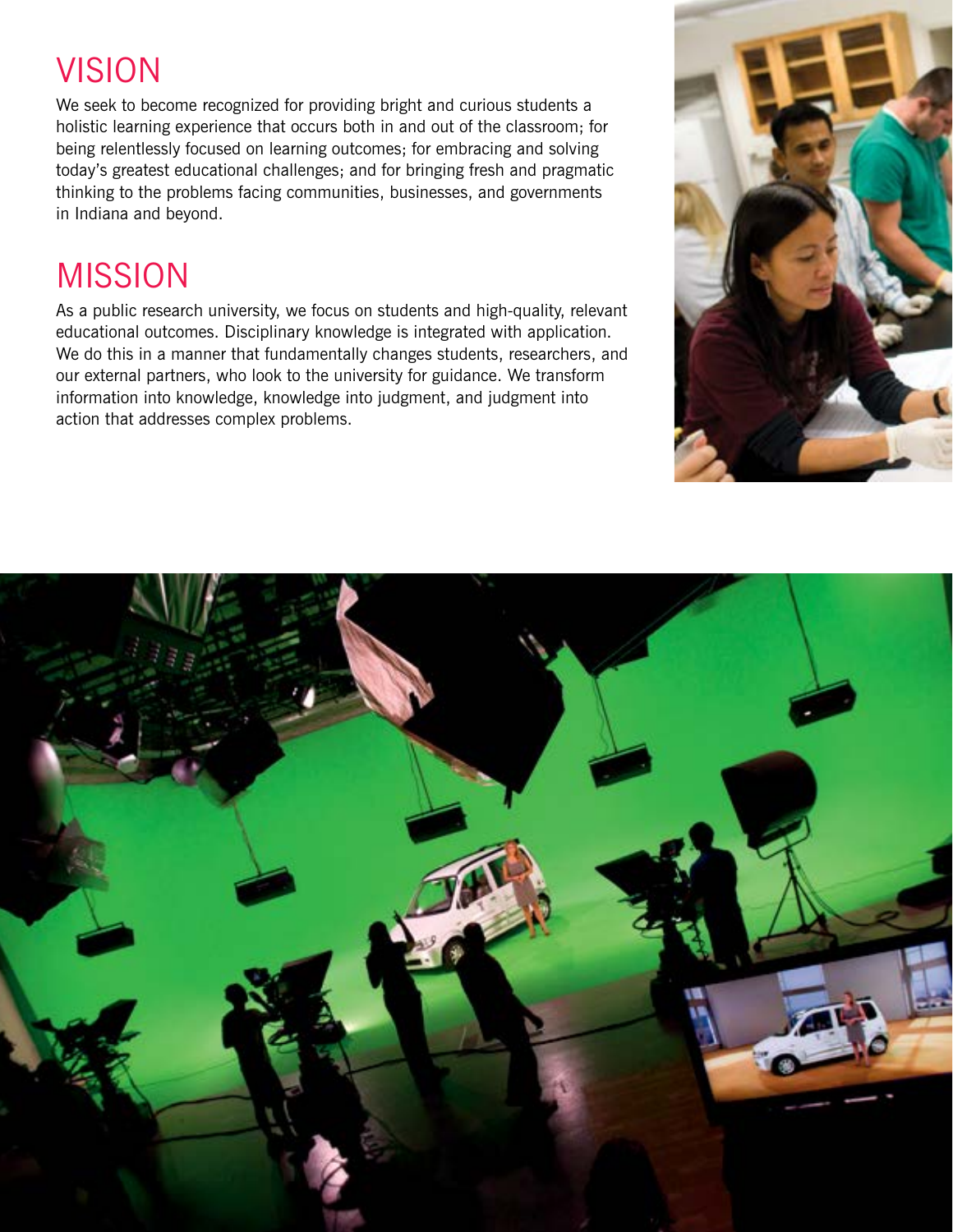

## **STRATEGY**

Ball State University will continue its efforts to differentiate itself from other public universities by enhancing the quality of the academic experiences offered to all students, by attracting students of even higher quality, by supporting strong faculty and academic programs, by enhancing a vibrant university community, and by providing a distinctive impact on the economic well-being of the state of Indiana.

#### **GOALS/OBJECTIVES**

Ball State will accomplish its strategy by focusing on four key goals and numerous objectives outlined on the following pages.

#### **PERFORMANCE INDICATORS**

Measurable targets for each of the strategic objectives and the university units responsible for achieving them have been identified and are listed by goal on pages 7–19.

### VALUES

We are committed to the traditional values of the academy: freedom of inquiry, imparting knowledge, and advancing the frontiers of knowledge, all for the purpose of bettering society and individuals. As a creatively pragmatic institution, we seek to articulate our distinctive place in an increasingly diverse and interconnected world while holding these values dear.

External forces will continue to shape the role of higher education. We seek to lead rather than follow, with the following aspirations as our guide:

#### **We challenge:**

- the current educational paradigm
- our students to question assumptions and extend boundaries
- disciplinary constraints
- ourselves to be strategic with limited resources

#### **We advance:**

- critical thinking and creative problem solving
- scholarship and creative activity
- coherent, integrated student experiences
- innovative built spaces and campus infrastructure

#### **We embrace:**

- accountability, adaptability, and agility
- engagement with communities across Indiana
- diversity and inclusion
- a high-quality working and learning environment

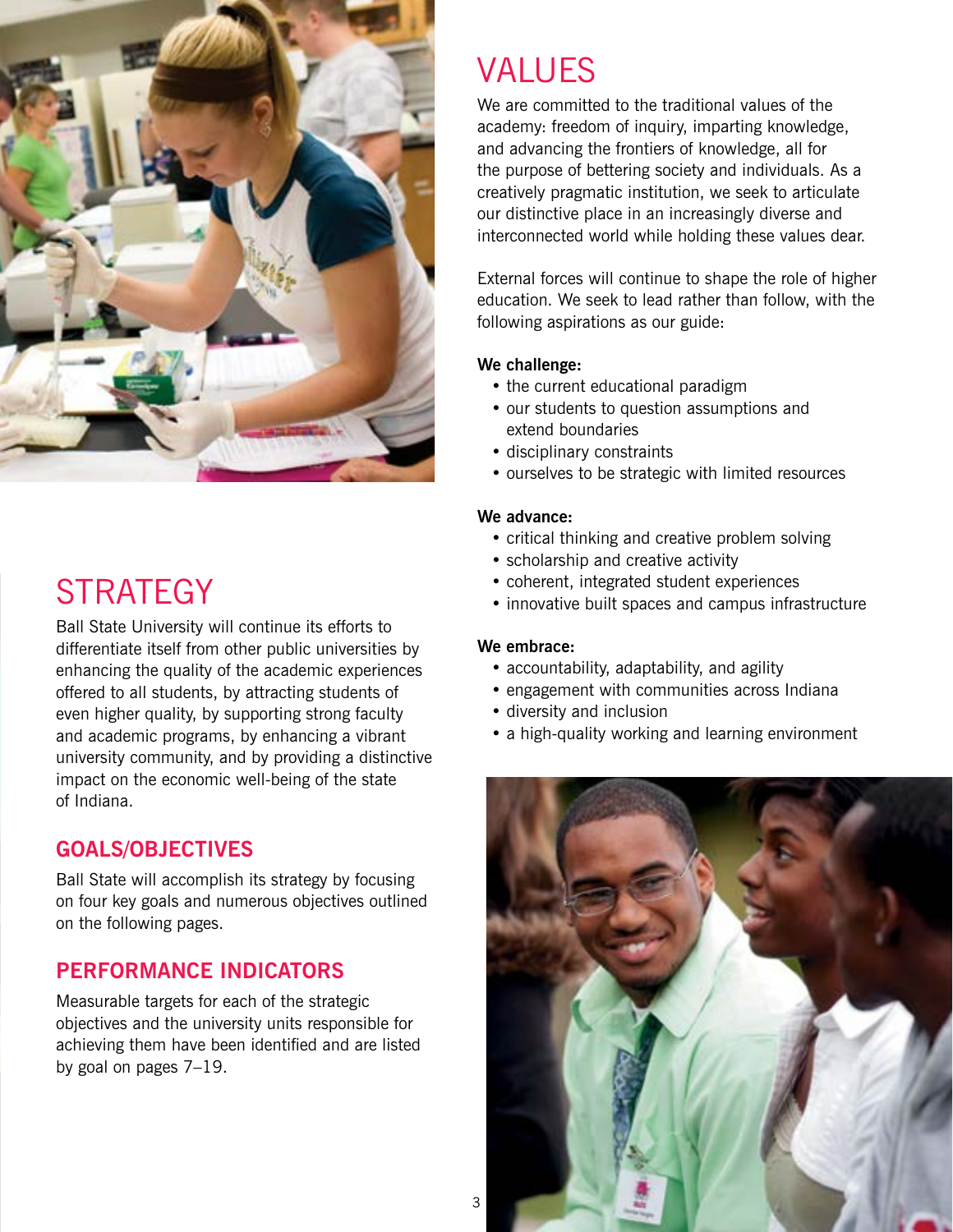# **Immersive. GOAL 1**

#### **Provide distinctive, high-quality educational experiences.**

Ball State will provide a distinctive educational experience, from undergraduate to graduate, traditional to online, where theory and knowledge are tested through practical application. Immersive learning opportunities bring talented and focused students together with engaged faculty to create unique, high-impact learning experiences.

#### **OBJECTIVES**

- 1. Continue to strengthen the academic profile of the student body.
- 2. Focus clearly on student success.
- 3. Place immersive learning at the center of a Ball State education.
- 4. Be strategic in our graduate and undergraduate offerings.
- 5. Foster student-faculty collaboration at the graduate and undergraduate levels.
- 6. Successfully implement a cohesive, holistic core curriculum at the undergraduate level.
- 7. Be a university that attracts a diverse student body, faculty, and staff.



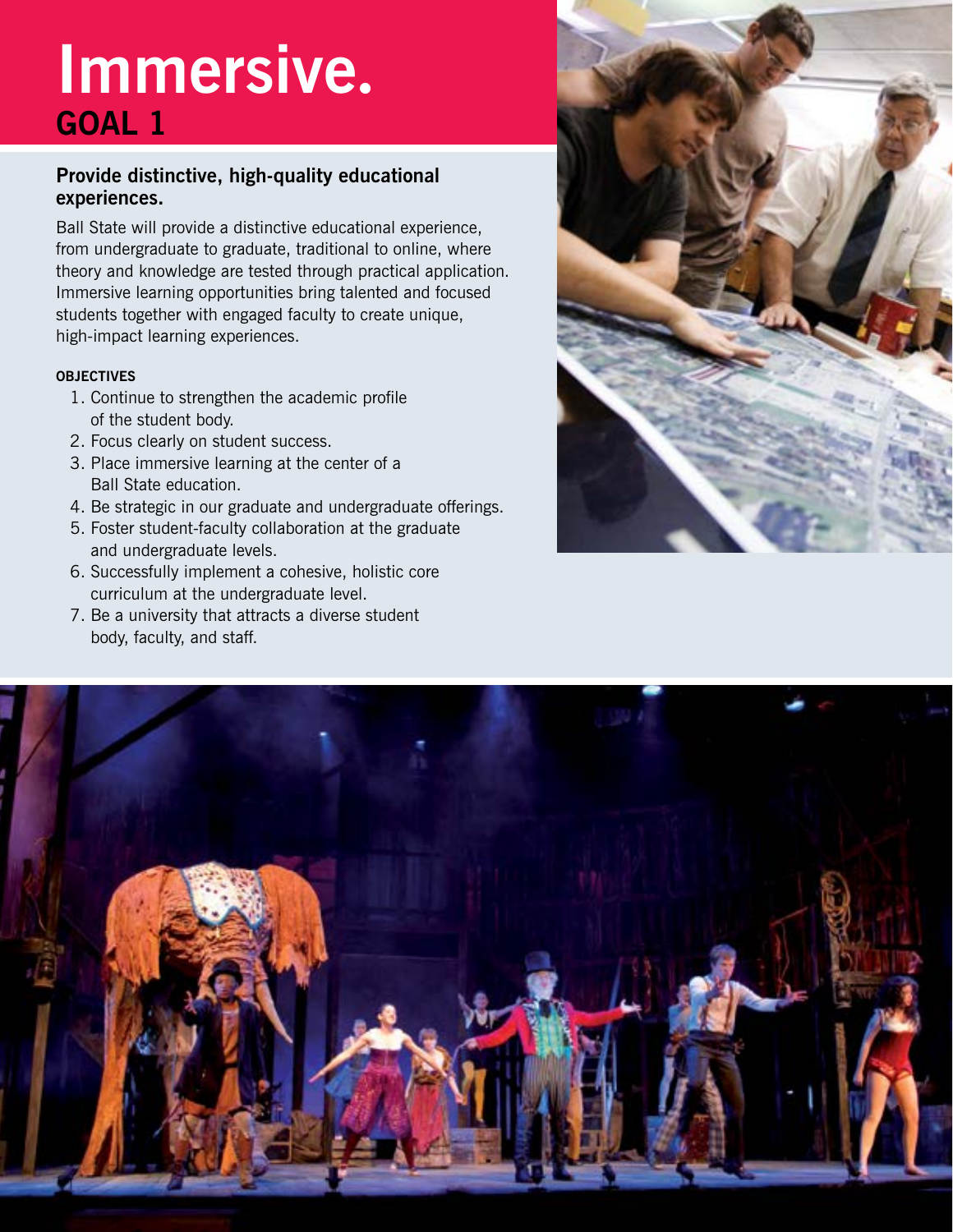# **Innovative. GOAL 2**

#### **Become a recognized leader for educational and disciplinary innovation.**

Ball State will become a recognized leader in innovative pedagogy and curricula, successfully synthesizing learning and scholarship. Our leadership will be evidenced though national rankings and recognitions.

#### **OBJECTIVES**

- 1. Increase the number and range of academic programs and faculty members that are nationally ranked and/or recognized. Place particular emphasis on innovating pedagogy and curricula, synthesizing learning with scholarship, and leveraging built environments, technology, and media.
- 2. Improve disciplinary scholarship and gain recognition for scholarship of teaching and learning.
- 3. Create innovative online and blended programs informed by research and scholarship.
- 4. Be recognized for scholarly activity of our faculty members, particularly in targeted areas of strength.



## **Vibrant. GOAL 3**

#### **Invest in an increasingly vibrant and integrated university community.**

Students will benefit from a collegiate experience that is a holistic learning opportunity, facilitated by faculty and staff in a high-quality work environment. Professors and students remain at the center of teaching and learning while technology and facilities as well as cocurricular activities (speakers, social and cultural offerings, civic engagement and outreach, fitness activities, and living-learning communities) are integrated into student learning goals. The university community will reflect the diverse and interconnected world in which we live.

#### **OBJECTIVES**

- 1. Ensure the Ball State educational and student life experience is distinctive, consistent, and integrated.
- 2. Foster an environment where the university and community seamlessly work together to achieve common aspirations and goals.
- 3. Continue to position the university as a steward of the environment by building on the university's expertise and success in sustainability.
- 4. Provide a high-quality work-life environment that encourages faculty, staff, and student achievement and positions the university to attract and retain talent on a national scale.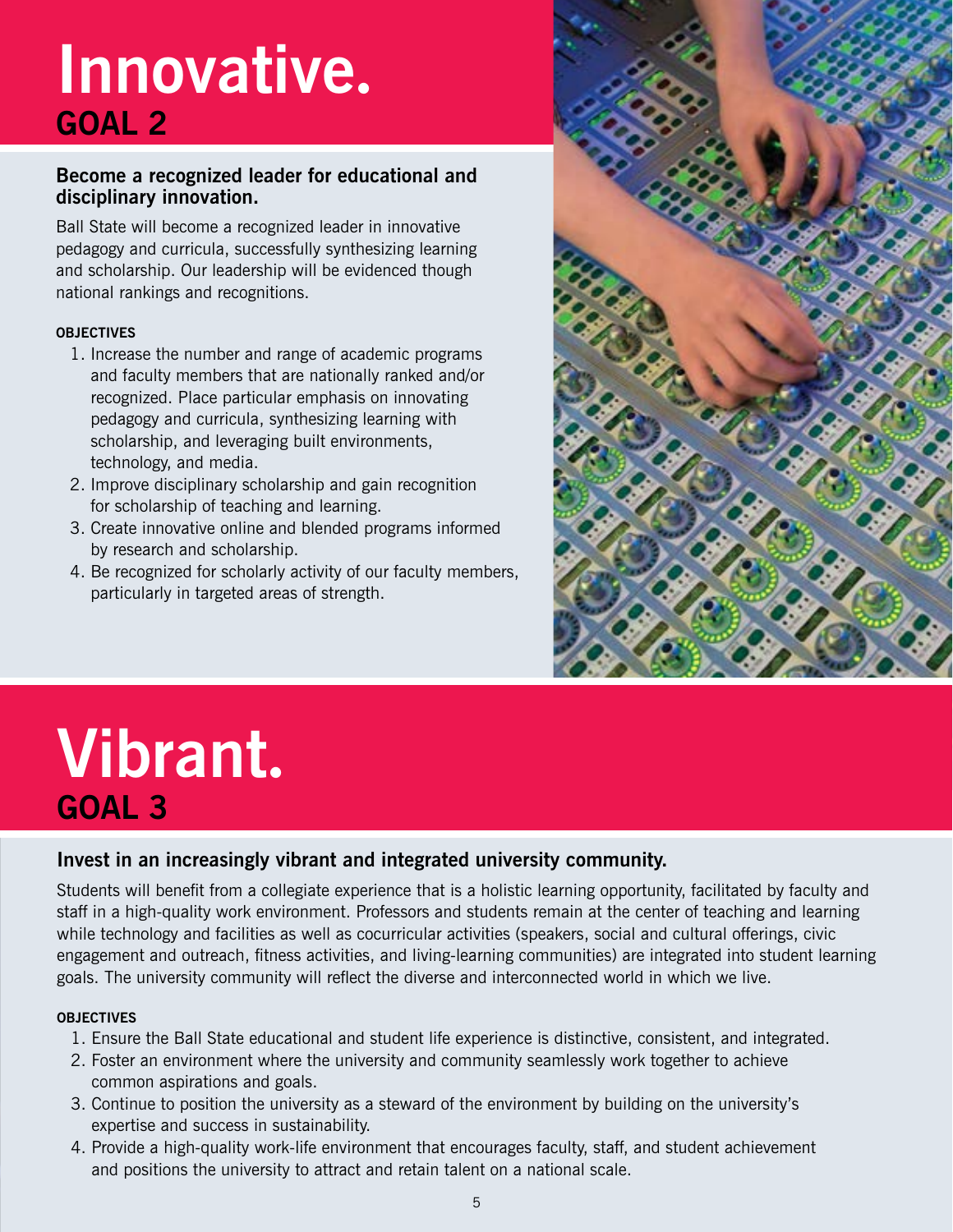## **Engaged. GOAL 4**

#### **Advance Indiana through student engagement and faculty expertise.**

Ball State will continue to emphasize learning and scholarship that synthesize disciplinary knowledge with application to today's most complex challenges. Students and faculty will turn knowledge into judgment and judgment into action through projects and programs that benefit business, community, and government partners across the state.

#### **OBJECTIVES**

- 1. Ensure statewide engagement efforts are cohesive, well coordinated, and broadly recognized.
- 2. Connect academic programs with employers in the state to create more synergy between educational offerings and the needs of a knowledge-based economy.
- 3. Leverage university expertise to increase the competitiveness of Indiana's communities and businesses.
- 4. Be a leader in the advancement of education reform in Indiana.
- 5. Enhance commercialization with new opportunities and strategies.
- 6. Provide a strategic array of in-person, online, and hybrid educational offerings that meet the increasingly diverse needs of the state of Indiana.

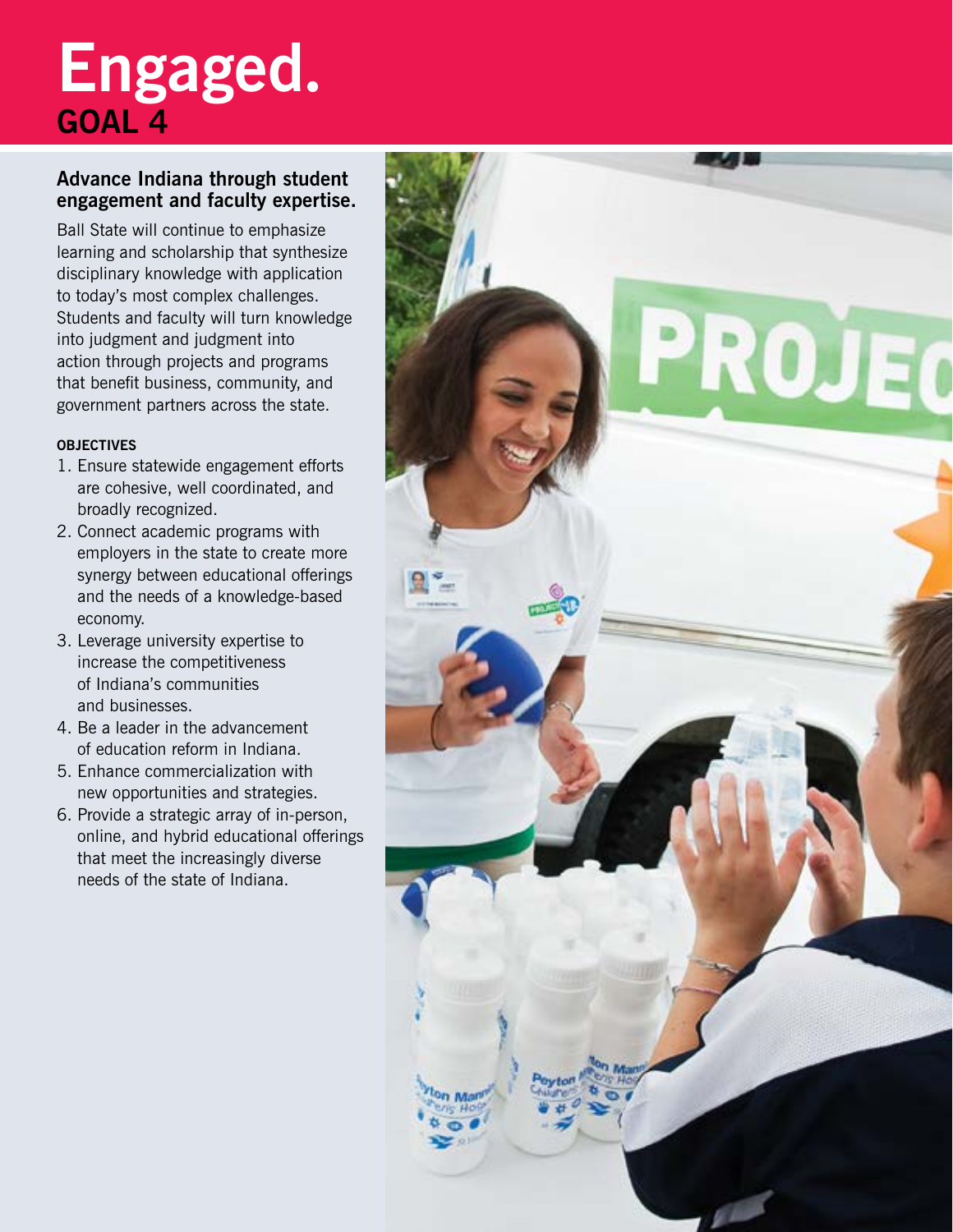## PERFORMANCE INDICATORS

**Unless otherwise noted, the baseline year is 2011–12.**

#### **GOAL 1: Provide distinctive, high-quality educational experiences.**

#### GOAL 1, OBJECTIVE 1: Continue to strengthen the academic profile of the student body.

| <b>Performance Indicator</b>                                                                                                                                                         | <b>Baseline</b>                           | <b>Target</b>                                                                              | <b>Responsibility</b> |
|--------------------------------------------------------------------------------------------------------------------------------------------------------------------------------------|-------------------------------------------|--------------------------------------------------------------------------------------------|-----------------------|
| 1. Increase the percentage of entering freshmen who pursued the<br>Indiana Academic Honors Diploma or its equivalent to 80 percent.                                                  | 62.1%                                     | 80%                                                                                        | <b>EMC</b>            |
| 2. Increase the percentage of entering freshmen with advanced<br>standing, including AP credit, International Baccalaureate credit,<br>dual credit, and Ball State placement credit. | 45.1%                                     | 60%                                                                                        | <b>EMC</b>            |
| 3. Increase the percentage of the freshman class eligible for the<br>Honors College.                                                                                                 | 12%                                       | 18%                                                                                        | <b>EMC</b>            |
| 4. Increase the percentage of entering transfer students with GPAs<br>of 3.0 or better.                                                                                              | 44.4%                                     | 60%                                                                                        | <b>EMC</b>            |
| 5. Increase the number of master's programs that have enrolled<br>students with an average undergraduate GPA of at least 3.30.                                                       | 37                                        | 60                                                                                         | C, GS                 |
| 6. Raise \$100 million in philanthropic commitments by 2017.                                                                                                                         | n/a                                       | \$100 million                                                                              | A                     |
| 7. By 2017, raise \$250,000 in new commitments for endowed<br>and expendable athletic scholarships.                                                                                  | Prior 5-year<br>average:<br>\$50,000/year | 2013: \$50,000<br>2014: \$100,000<br>2015: \$150,000<br>2016: \$200,000<br>2017: \$250,000 | AD, A                 |
| 8. Reach an undergraduate alumni giving rate of at least 15 percent<br>by 2017.                                                                                                      | 11%                                       | 15%                                                                                        | $\mathsf A$           |
| 9. Increase the number of experiential and service learning participants<br>by 10 percent.                                                                                           | 6,433                                     | 7,076                                                                                      | AA, SA                |

|                | <b>KEY TO RESPONSIBLE UNITS</b>          |              |                             |             |                                        |
|----------------|------------------------------------------|--------------|-----------------------------|-------------|----------------------------------------|
| $\overline{A}$ | Advancement                              | <b>CERES</b> | Center for Energy Research/ | MC.         | <b>Multicultural Center</b>            |
| AA             | Academic Affairs                         |              | Education/Service           | <b>OID</b>  | Office of Institutional Diversity      |
| <b>AD</b>      | Athletic Department                      | D            | Departments                 | P           | Provost                                |
| AP             | Associate Provost                        | EE           | <b>Extended Education</b>   | <b>RCIP</b> | <b>Rinker Center for International</b> |
| <b>BA</b>      | <b>Business Affairs</b>                  | <b>EMC</b>   | Enrollment, Marketing, and  |             | Programs                               |
| <b>BBC</b>     | <b>Building Better Communities</b>       |              | Communications              | <b>SA</b>   | <b>Student Affairs</b>                 |
| <b>BSIC</b>    | <b>Ball State Innovation Corporation</b> | GS           | Graduate School             | <b>SPO</b>  | Sponsored Programs Office              |
| C              | Colleges                                 | IE           | Institutional Effectiveness | ТC          | <b>Teachers College</b>                |
|                |                                          | IT           | Information Technology      |             |                                        |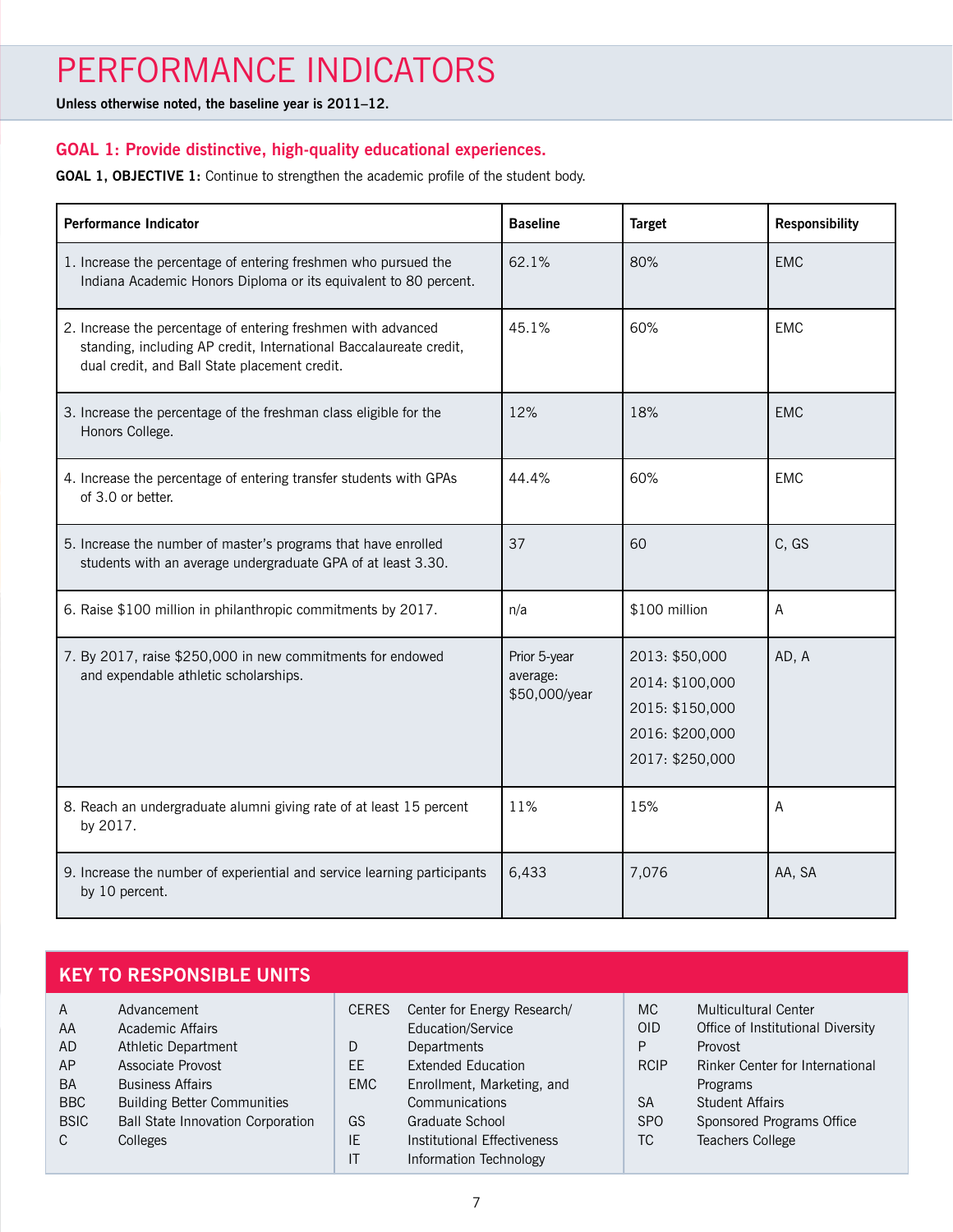#### **GOAL 1, OBJECTIVE 2:** Focus clearly on student success.

| <b>Performance Indicator</b>                                                                                                                                                               | <b>Baseline</b>                                                                        | <b>Target</b>                                               | <b>Responsibility</b>  |
|--------------------------------------------------------------------------------------------------------------------------------------------------------------------------------------------|----------------------------------------------------------------------------------------|-------------------------------------------------------------|------------------------|
| 10. Increase the four-year graduation rate to 50 percent by 2017.                                                                                                                          | 36.3%                                                                                  | 50%                                                         | AA, SA, EMC            |
| 11. Increase the six-year graduation rate to 65 percent.                                                                                                                                   | 56.6%                                                                                  | 65%                                                         | AA, SA, EMC            |
| 12. To ensure clear pathways for transfer students, increase by<br>50 percent the number of $2+2$ articulation agreements with<br>Ivy Tech Community College by 2014.                      | 11                                                                                     | 17                                                          | AA                     |
| 13. Achieve and maintain a first-year retention rate of 80 percent.                                                                                                                        | 78%                                                                                    | 80%                                                         | AA, SA                 |
| 14. Redesign courses with high drop/fail/withdraw (DFW) rates<br>to promote student achievement.                                                                                           | n/a                                                                                    |                                                             | AA                     |
| 15. Increase to 25 the number of students per year winning national<br>scholarships/awards (e.g., Goldwater, Fulbright, Truman, etc.).                                                     | 18                                                                                     | 25                                                          | P, AA                  |
| 16. Each of our 19 athletic teams will consistently maintain a<br>multiyear Academic Performance Rate (APR) at or above the<br>National Collegiate Athletic Association (NCAA) cut score.  | 19 at or above<br>NCAA cut score<br>18 at 20 points<br>or more above<br>NCAA cut score | 19 at or above<br>NCAA cut score                            | <b>AD</b>              |
| 17. Each student will have a four-year curricular map supported<br>by technology alerts available by May 2013.                                                                             | n/a                                                                                    |                                                             | AA, IT                 |
| 18. Fully implement the Luminus portal.                                                                                                                                                    | n/a                                                                                    |                                                             | $\mathsf{I}\mathsf{T}$ |
| 19. 100 percent of faculty and students will use the campus<br>LMS (Blackboard).                                                                                                           | 75%                                                                                    | 100%                                                        | $\mathsf{I}\mathsf{T}$ |
| 20. All departments will establish and implement an appropriate<br>assessment process that utilizes available technology to allow<br>for efficient aggregate data collection and analysis. | 7 departments                                                                          | 48 departments,<br>including Intensive<br>English Institute | IT, AA                 |
| 21. Fully implement Blackboard Analytics and Blackboard Learn<br>Analytics.                                                                                                                | n/a                                                                                    |                                                             | $\mathsf{I}\mathsf{T}$ |
| 22. Increase the number of students who make use of mobile alerts<br>to 8,500.                                                                                                             | 4,200                                                                                  | 8,500                                                       | $\mathsf{I}\mathsf{T}$ |
| 23. Increase the proportion of technical help calls assisted by<br>computer-driven remote support to 60 percent.                                                                           | 5%                                                                                     | 60%                                                         | $\mathsf{I}\mathsf{T}$ |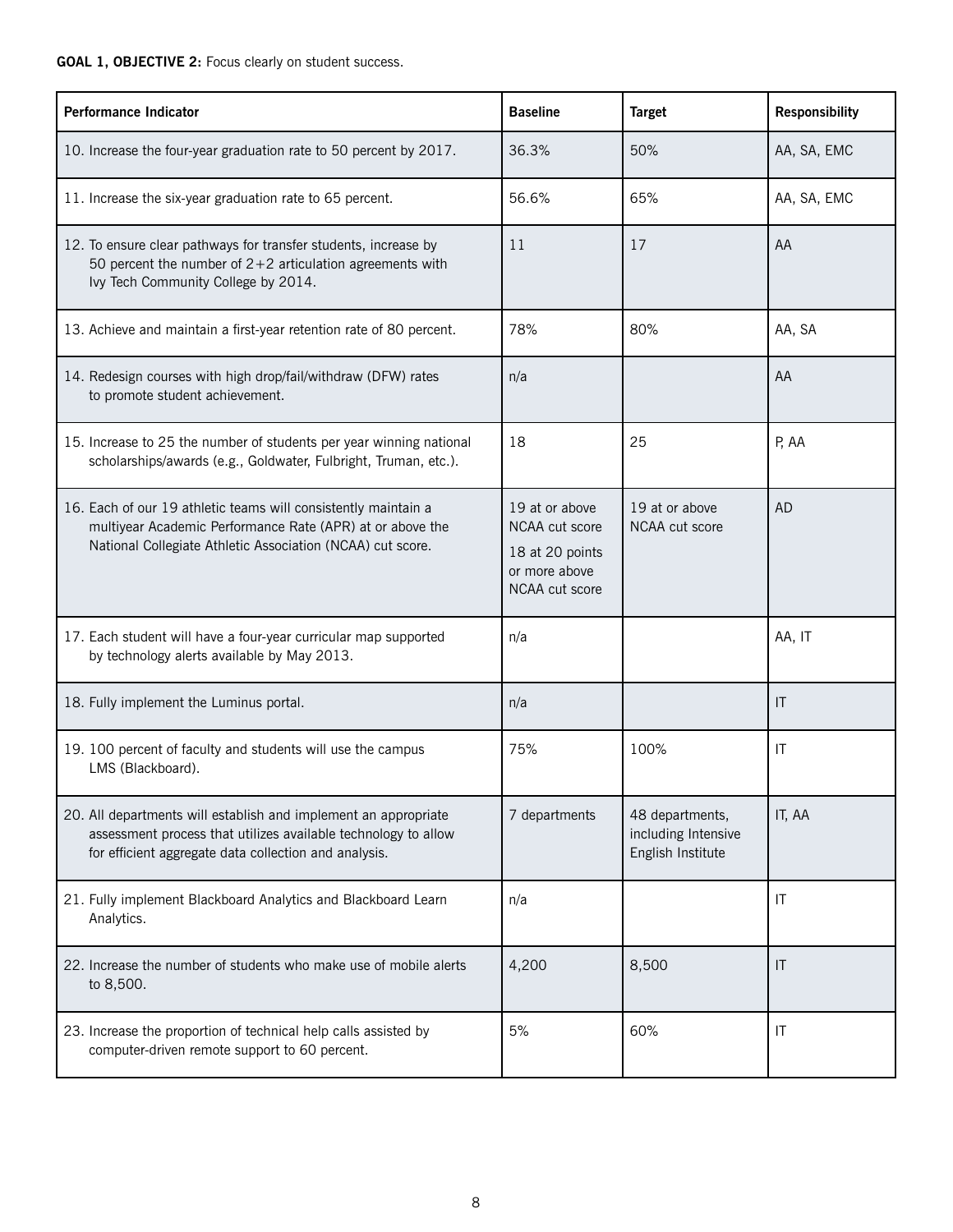**GOAL 1, OBJECTIVE 3:** Place immersive learning at the center of a Ball State education.

| <b>Performance Indicator</b>                                                                                                                                             | <b>Baseline</b> | <b>Target</b> | <b>Responsibility</b> |
|--------------------------------------------------------------------------------------------------------------------------------------------------------------------------|-----------------|---------------|-----------------------|
| 24. By 2017, 10 articles will be published or papers presented at<br>professional conferences reporting on immersive learning projects.                                  | $\Omega$        | 10            | AA                    |
| 25. Recognize immersive learning in promotion and tenure (P&T) and<br>salary documents at the department and college levels by 2014.                                     | n/a             |               | AA                    |
| 26. Provide every undergraduate student with an immersive learning<br>opportunity by maintaining a minimum of 4,200 students annually<br>in immersive learning projects. | 4,177           | 4,200         | AA                    |
| 27. All undergraduate departments will offer at least one immersive<br>learning opportunity each year.                                                                   | 37              | 45            | AA                    |
| 28. Update and revise the immersive learning website by 2013.                                                                                                            | n/a             |               | <b>EMC</b>            |
| 29. Establish four university-wide immersive learning awards to be<br>given annually in January 2013.                                                                    | n/a             |               | P                     |
| 30. Appoint eight college-based immersive learning Presidential<br>Fellows to support faculty in 2012.                                                                   | n/a             |               | P                     |

**GOAL 1, OBJECTIVE 4:** Be strategic in our graduate and undergraduate offerings.

| <b>Performance Indicator</b>                                                                                    | <b>Baseline</b> | <b>Target</b> | <b>Responsibility</b> |
|-----------------------------------------------------------------------------------------------------------------|-----------------|---------------|-----------------------|
| 31. Create a well-researched academic master plan by summer<br>2014 and invest in strategic academic offerings. | n/a             |               | P                     |
| 32. Increase science, technology, engineering, and math (STEM)<br>and other high-impact degree offerings.       | 33              |               | AA                    |
| 33. Increase graduate student full-time equivalents (FTEs) by<br>20 percent.                                    | 2,519           | 3,023         | C, GS                 |
| 34. Administer an annual survey regarding the readiness of graduates<br>to employers recruiting on campus.      | n/a             |               | C, IE, SA             |
| 35. By 2017, increase by 15 percent the number of employers<br>engaged in on-campus recruiting activities.      | 305             | 351           | C, IE, SA             |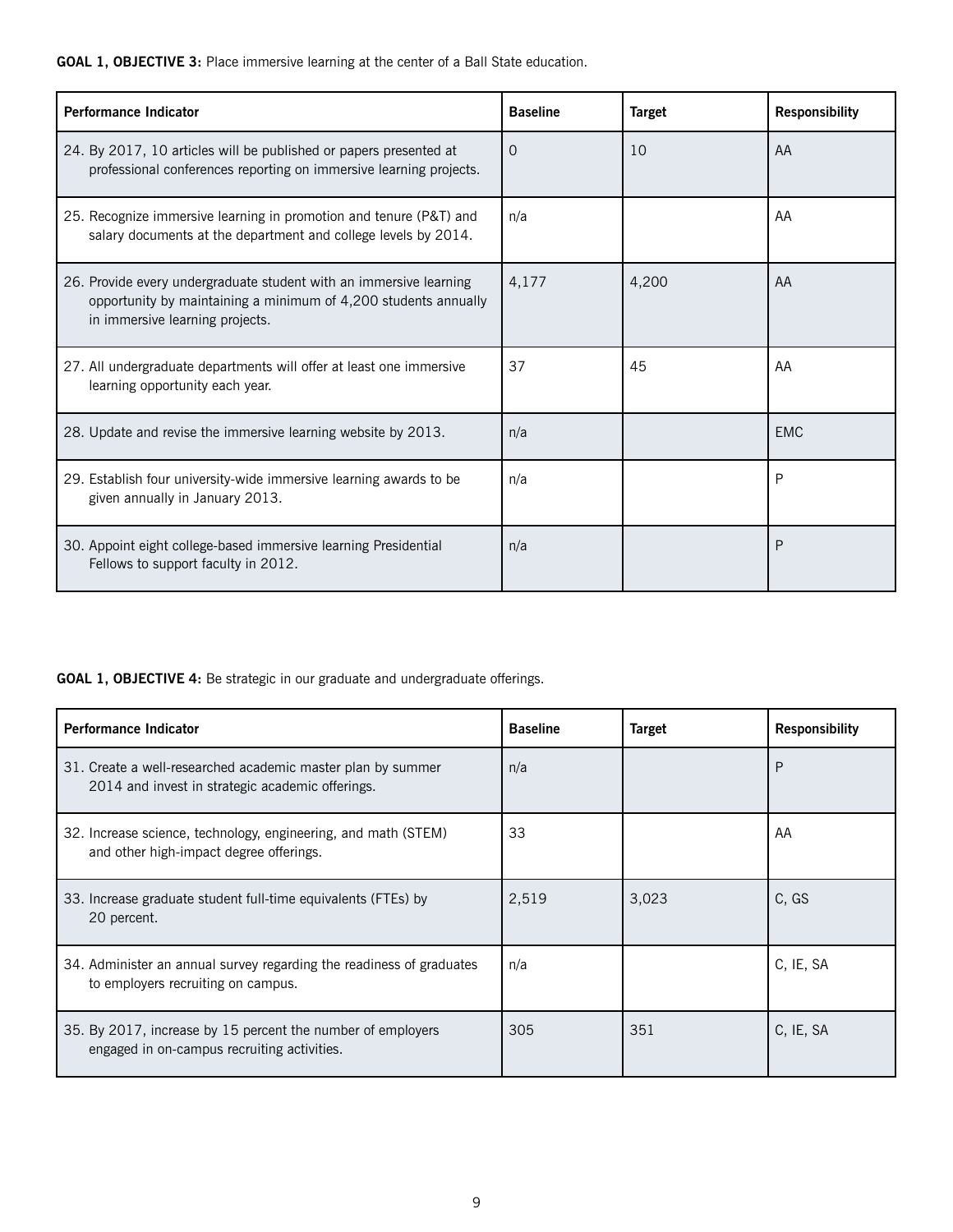**GOAL 1, OBJECTIVE 5:** Foster student-faculty collaboration at the graduate and undergraduate levels.

| <b>Performance Indicator</b>                                                                                                                                                                      | <b>Baseline</b> | <b>Target</b> | <b>Responsibility</b> |
|---------------------------------------------------------------------------------------------------------------------------------------------------------------------------------------------------|-----------------|---------------|-----------------------|
| 36. 50 percent of students will participate in research, internships,<br>student teaching, or related professional experiential learning<br>experiences each year (excluding immersive learning). | 34.1%           | 50%           | AA                    |

**GOAL 1, OBJECTIVE 6:** Successfully implement a cohesive, holistic core curriculum at the undergraduate level.

| <b>Performance Indicator</b>                                                                                     | <b>Baseline</b> | <b>Target</b> | <b>Responsibility</b> |
|------------------------------------------------------------------------------------------------------------------|-----------------|---------------|-----------------------|
| 37. Develop and implement an overall assessment of the core<br>curriculum beyond the current course assessments. | n/a             |               | AA                    |
| 38. Complete the implementation of the core curriculum by fall 2013.                                             | n/a             |               | AA                    |

GOAL 1, OBJECTIVE 7: Be a university that attracts a diverse student body, faculty, and staff.

| <b>Performance Indicator</b>                                                                                                                          | <b>Baseline</b> | <b>Target</b> | <b>Responsibility</b> |
|-------------------------------------------------------------------------------------------------------------------------------------------------------|-----------------|---------------|-----------------------|
| 39. Every five years, complete an audit of campus services aimed<br>at welcoming a diverse student body, faculty, and staff and<br>adjust as needed.  | n/a             |               | OID, MC               |
| 40. Increase the total number of enrolled at-risk students by<br>15 percent.                                                                          | 5,453           | 6,271         | <b>EMC</b>            |
| 41. Increase the number of at-risk students who graduate by<br>at least 20 percent annually.                                                          | 881             | 1,057         | AA, BA                |
| 42. Increase the number of McNair Scholars to 10.                                                                                                     | 5               | 10            | OID, GS               |
| 43. Increase the number of international students to 1,000.                                                                                           | 745             | 1,000         |                       |
| 44. Create/revise unit-level diversity plans with faculty, professional<br>personnel, classified staff, and service personnel recruitment<br>targets. | n/a             |               | All Units             |
| 45. 17 percent of the entering freshman class will come from<br>underrepresented populations.                                                         | 13.8%           | 17%           | <b>EMC</b>            |
| 46. 17 percent of entering freshman class domestic students will<br>come from outside Indiana.                                                        | 13.3%           | 17%           | <b>EMC</b>            |
| 47. Increase the number of entering fall transfers by 50 percent.                                                                                     | 684             | 1,026         | <b>EMC</b>            |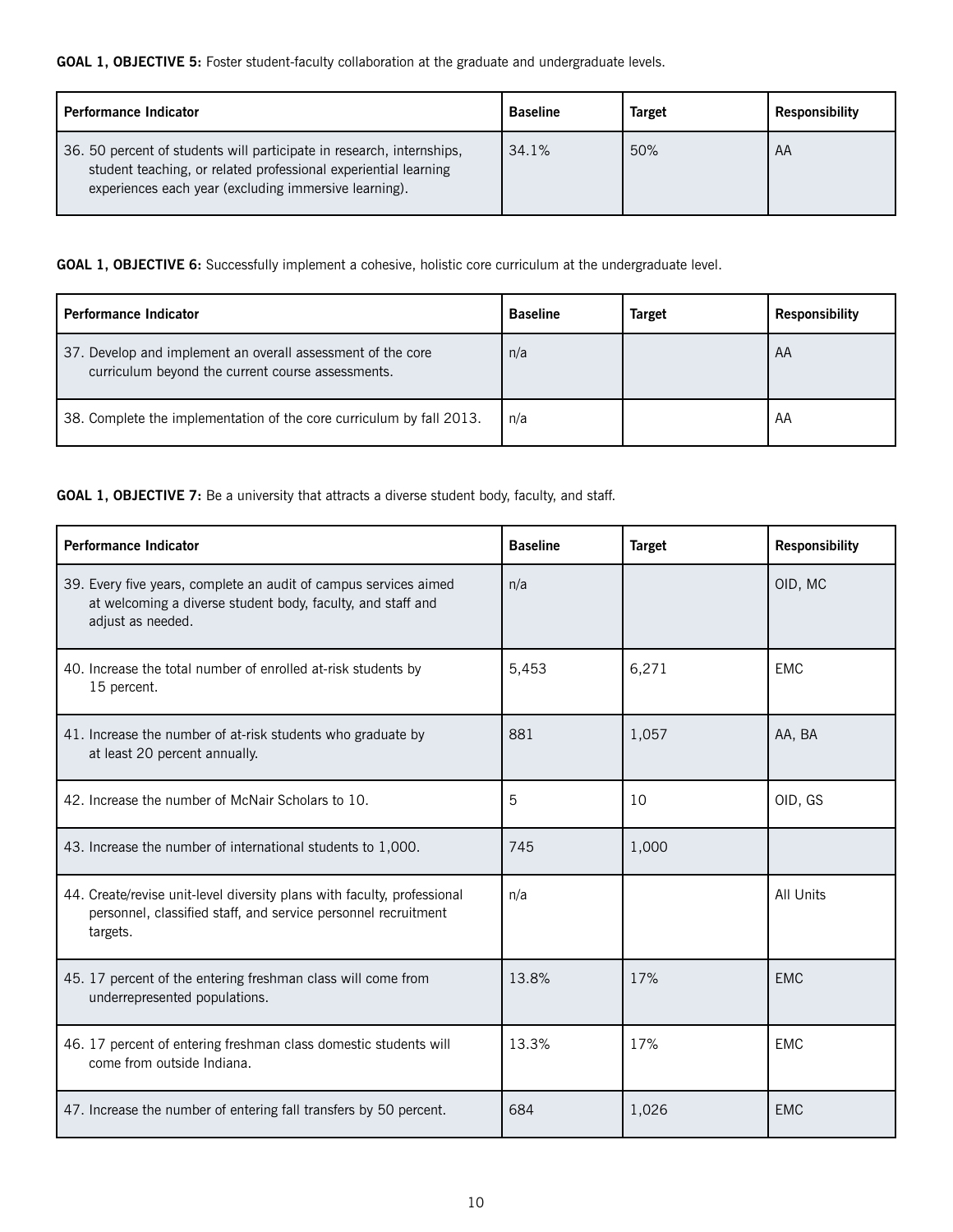#### **GOAL 2: Become a recognized leader for educational and disciplinary innovation.**

**GOAL 2, OBJECTIVE 1:** Increase the number and range of academic programs and faculty members that are nationally ranked and/or recognized. Place particular emphasis on innovative pedagogy and curricula, synthesizing learning with scholarship, and leveraging built environments, technology, and media.

| <b>Performance Indicator</b>                                                                                                                                   | <b>Baseline</b> | <b>Target</b> | <b>Responsibility</b> |
|----------------------------------------------------------------------------------------------------------------------------------------------------------------|-----------------|---------------|-----------------------|
| 48. 55 programs will be nationally ranked or recognized by 2017.                                                                                               | 0               | 55            | AA                    |
| 49. Increase the number of faculty and professional personnel with<br>national recognition (awards, leadership positions, and editorial<br>board memberships). | $2012 - 13$     |               | AA                    |
| 50. Increase by 10 percent the number of student presentations<br>at national/regional disciplinary conferences.                                               | $2012 - 13$     |               | AA                    |

**GOAL 2, OBJECTIVE 2:** Improve disciplinary scholarship and gain recognition for scholarship of teaching and learning.

| <b>Performance Indicator</b>                                                                                                       | <b>Baseline</b>                    | <b>Target</b>                       | <b>Responsibility</b> |
|------------------------------------------------------------------------------------------------------------------------------------|------------------------------------|-------------------------------------|-----------------------|
| 51. Increase by 15 percent the number of publications and peer-<br>reviewed presentations in scholarship of teaching and learning. | $2012 - 13$                        |                                     | AA                    |
| 52. Increase by 50 percent the external funding of scholarship<br>of teaching and learning.                                        | Fiscal year 2012:<br>\$2.3 million | Fiscal year 2017:<br>\$3.45 million | C, SPO                |

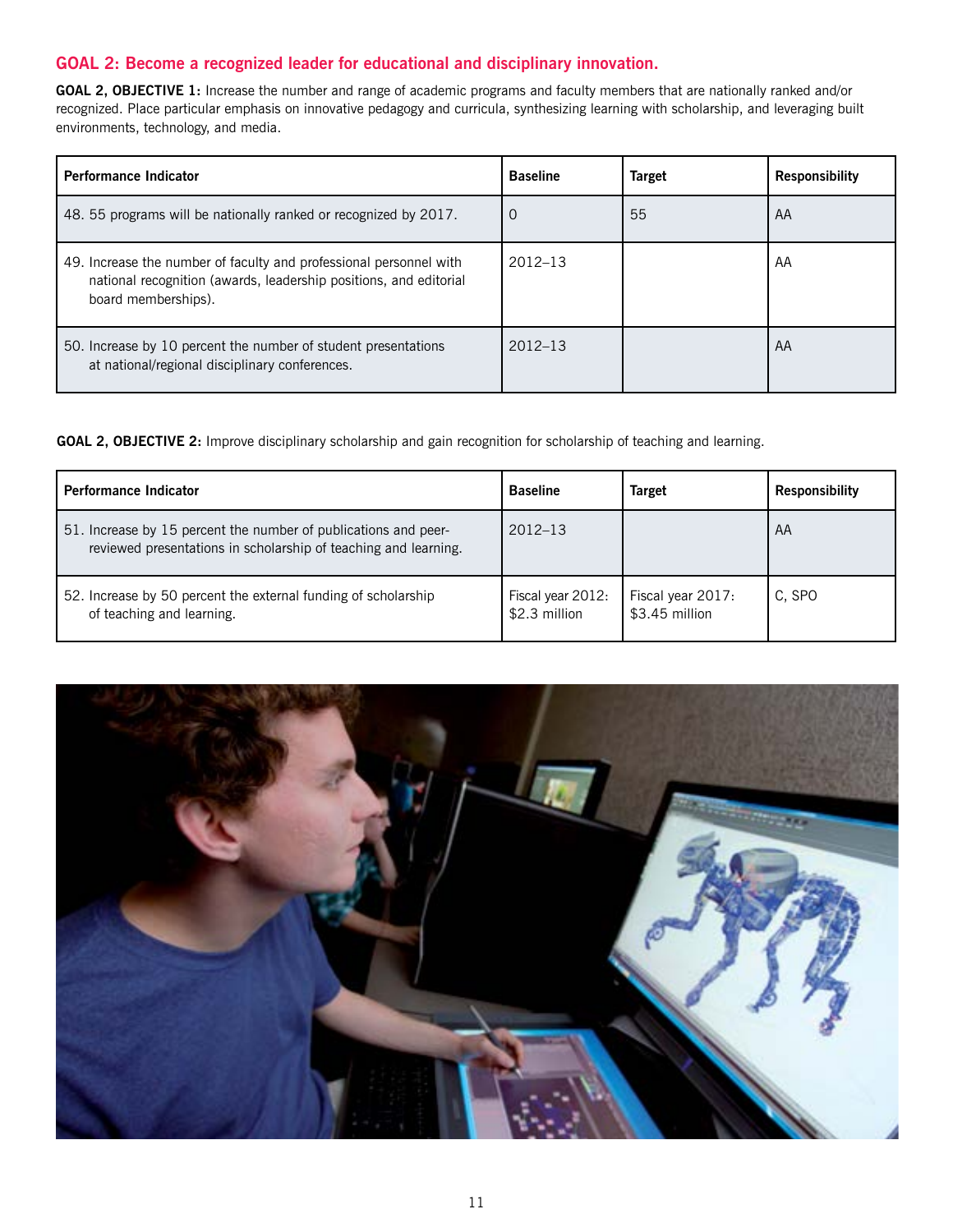#### **GOAL 2, OBJECTIVE 3:** Create innovative online and blended programs informed by research and scholarship.

| <b>Performance Indicator</b>                                                                                                                                                   | <b>Baseline</b> | <b>Target</b>                                   | <b>Responsibility</b> |
|--------------------------------------------------------------------------------------------------------------------------------------------------------------------------------|-----------------|-------------------------------------------------|-----------------------|
| 53. By 2017, increase fully online student full-time equivalents (FTEs)<br>by 35 percent.                                                                                      | 2,781.4 FTE     | 3,754.9 FTE                                     | EE                    |
| 54. Achieve 50 percent growth in dual-credit full-time equivalents<br>(FTEs).                                                                                                  | 175 FTE         | 263 FTE                                         | EE                    |
| 55. Achieve 10 national rankings and recognitions of online efforts.                                                                                                           | $\overline{4}$  | 10                                              | EE                    |
| 56. By 2017, facilitate the introduction by colleges/departments of<br>two new bachelor's degree programs and four graduate degree<br>programs for completely online delivery. | n/a             | 2 bachelor's<br>programs<br>4 graduate programs | C, EE                 |
| 57. By 2017, increase on-campus student enrollment in blended<br>courses to 25 percent.                                                                                        | $0\%$           | 25%                                             | C, EE                 |
| 58. By 2017, 50 percent of on-campus students will have taken<br>at least one online course by the time they graduate.                                                         | 10%             | 50%                                             | <b>EE</b>             |
| 59. Increase by 30 percent annually the number of unique digital<br>learning assets (MediaSite).                                                                               | 150,000         | 556,940                                         | $\mathsf{I}$          |
| 60. By 2017, increase by 40 percent the number of unique digital<br>assets held by University Digital Libraries.                                                               | 167,882         | 235,035                                         | IT                    |
| 61. Increase Hybrid Design Technologies (HDT)/Institute for Digital<br>Intermedia Arts (IDIA) contracts annually.                                                              | \$28,400        | \$200,000                                       | $\mathsf{I}$          |
| 62. Increase the offering of custom-built, technology-mediated learning<br>content to 50 unique courses.                                                                       | 10              | 50                                              | IT, AA                |

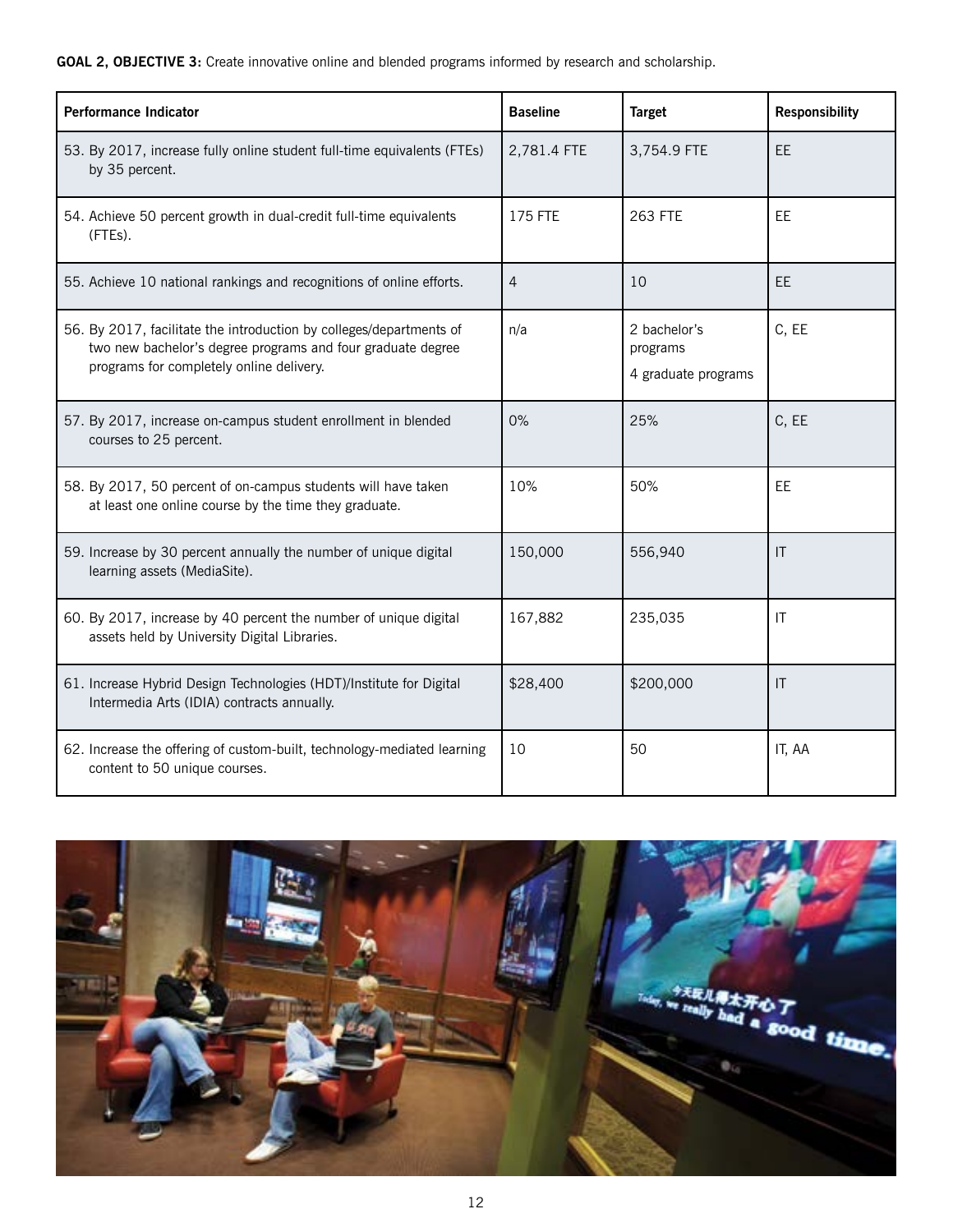GOAL 2, OBJECTIVE 4: Be recognized for scholarly activity of faculty members, particularly in targeted areas of strength.

| <b>Performance Indicator</b>                                                                                                                                            | <b>Baseline</b>                      | <b>Target</b>                     | <b>Responsibility</b> |
|-------------------------------------------------------------------------------------------------------------------------------------------------------------------------|--------------------------------------|-----------------------------------|-----------------------|
| 63. Increase by 125 percent external funding for scholarly work.                                                                                                        | Fiscal year 2012:<br>$$14.1$ million | Fiscal year 2017:<br>\$32 million | C, SPO                |
| 64. Increase by 10 percent the number of refereed or juried<br>achievements by faculty members (manuscripts, performances,<br>exhibitions, presentations, books, etc.). | $2012 - 13$                          |                                   | С                     |
| 65. Increase by 40 percent the number of contract and grant proposal<br>submissions.                                                                                    | Fiscal year 2012:<br>505             | Fiscal year 2017:<br>707          | C, SPO                |
| 66. Increase the number of contract and grant proposal submissions<br>totaling more than \$25,000 by 25 percent.                                                        | Fiscal year 2012:<br>183             | Fiscal year 2017:<br>229          | C, SPO                |

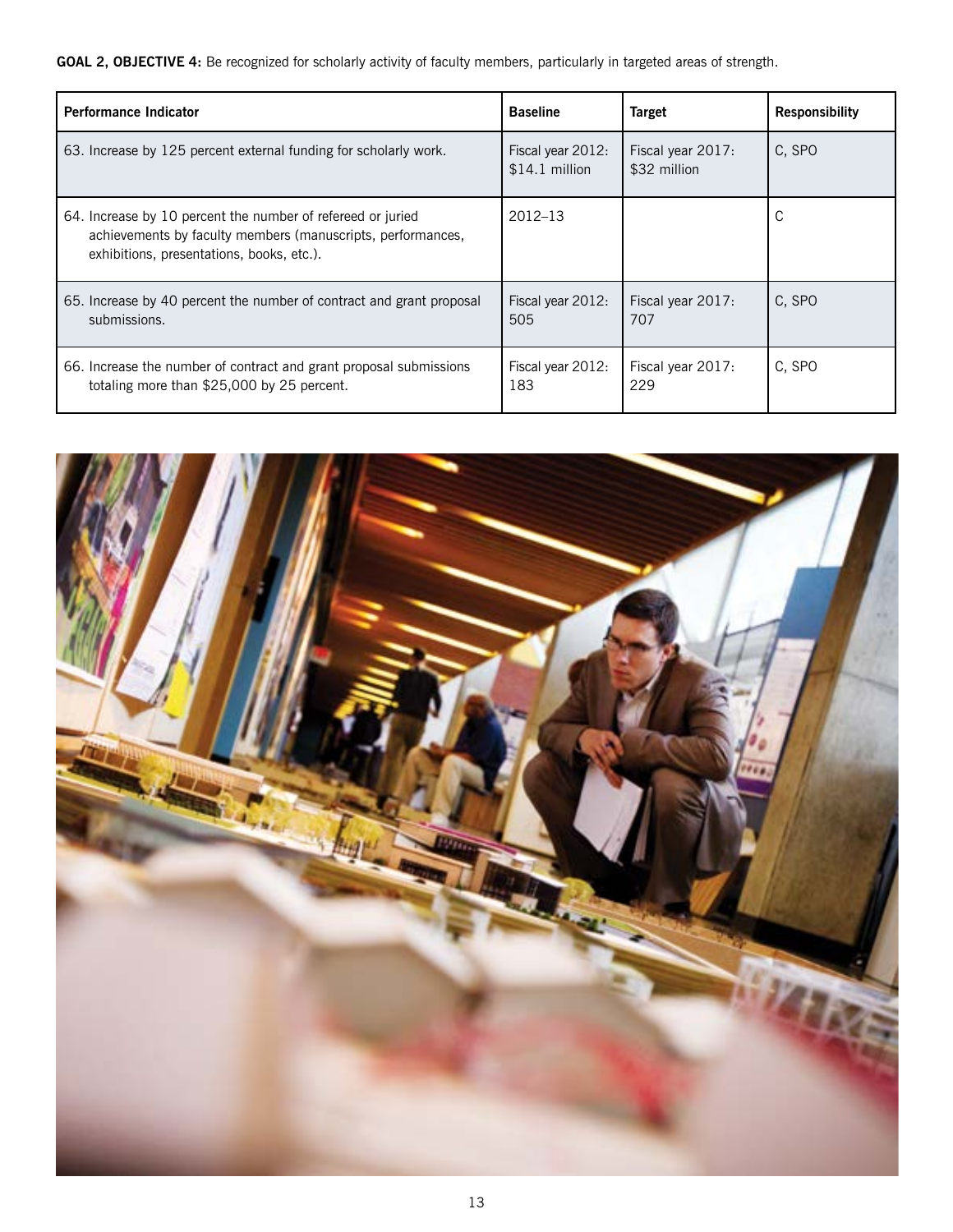#### **GOAL 3: Invest in an increasingly vibrant and integrated university community.**

**GOAL 3, OBJECTIVE 1:** Ensure the Ball State educational and student life experience is distinctive, consistent, and integrated.

| Performance Indicator                                                                                                                                                                                                                                    | <b>Baseline</b> | <b>Target</b> | <b>Responsibility</b> |
|----------------------------------------------------------------------------------------------------------------------------------------------------------------------------------------------------------------------------------------------------------|-----------------|---------------|-----------------------|
| 67. Complete the renovations of two academic buildings and begin<br>the renovation of another academic building by 2017.                                                                                                                                 | n/a             |               | <b>BA</b>             |
| 68. Complete the David Owsley Museum of Art expansion by 2013.                                                                                                                                                                                           | n/a             |               | <b>BA</b>             |
| 69. 60 percent of students on campus will participate in cocurricular<br>programs by 2017.                                                                                                                                                               | 9,132           | 10,045        | <b>SA</b>             |
| 70. Complete Phase 1 (50 percent of sorority housing) of the Greek<br>Village by 2017.                                                                                                                                                                   | n/a             |               | BA, SA                |
| 71. Finish renovating two residence halls, complete the construction<br>of one new residence hall, and start the construction of an<br>additional residence hall by 2017.                                                                                | n/a             |               | BA, SA                |
| 72. Increase employee average participation in substantive wellness<br>initiatives to 18 percent.                                                                                                                                                        | 13.5%           | 18%           | <b>BA</b>             |
| 73. Increase participation in diversity programs by 20 percent by<br>2017.                                                                                                                                                                               | 15,795 (SA)     | 18,954 (SA)   | AA, SA                |
| 74. Increase participation in cultural programs by 20 percent by 2017.                                                                                                                                                                                   | 202,113         | 242,536       | SA, AA                |
| 75. Successfully complete a fundraising campaign in support of<br>athletics.                                                                                                                                                                             | n/a             |               | A, AD                 |
| 76. Athletic programs will average five team and/or individual NCAA<br>appearances (or bowl games for football) per year.                                                                                                                                | 4               | 5             | <b>AD</b>             |
| 77. Increase athletic revenues generated by an average of 4 percent<br>per year over five years. These revenue areas are Cardinal<br>Varsity Club, licensing fees, ticket sales, corporate partnerships,<br>philanthropy, and other.                     | \$2.25 million  | \$2.7 million | A <sub>D</sub>        |
| 78. Maintain or improve our self-defined efficiency metric based on the<br>university's relative positions compared to Indiana and national<br>averages in the critical budget areas of health care costs, energy<br>usage, and administrative staffing. | n/a             |               | <b>BA</b>             |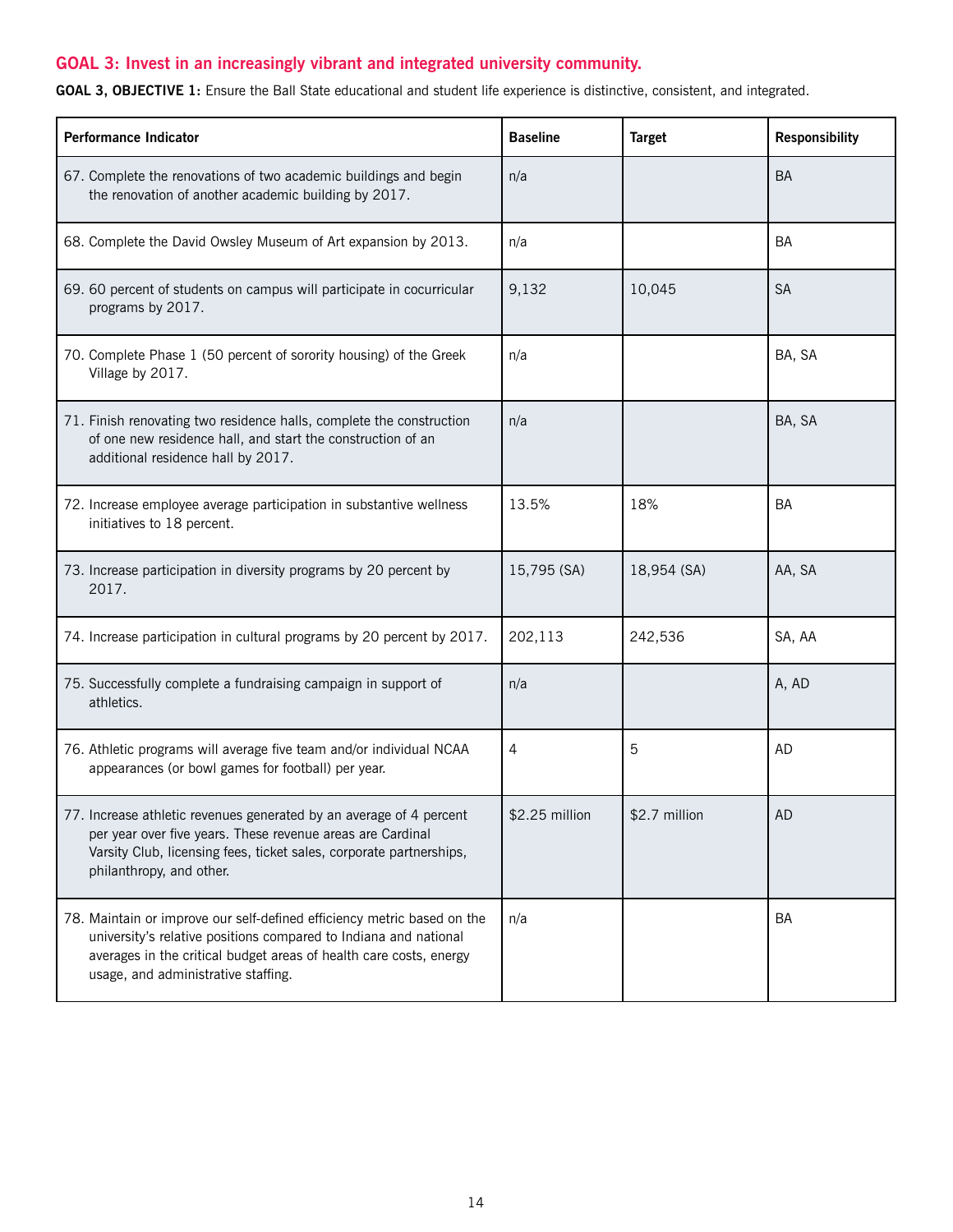**GOAL 3, OBJECTIVE 2:** Foster an environment where the university and community seamlessly work together to achieve common aspirations and goals.

| <b>Performance Indicator</b>                                                                                                        | <b>Baseline</b>                                | <b>Target</b> | <b>Responsibility</b> |
|-------------------------------------------------------------------------------------------------------------------------------------|------------------------------------------------|---------------|-----------------------|
| 79. Contribute \$250,000 to the Muncie Vision 2016 plan by<br>December 31, 2016.                                                    | n/a                                            |               | <b>BA</b>             |
| 80. Track and communicate annually the financial and service impact<br>of student volunteer programs on Muncie and Delaware County. | 8,423 students<br>306,729 hours<br>82 agencies |               | BA, SA, AA            |
| 81. Contribute eight hours of community service per athlete per year<br>with student-athletes and coaches.                          | 8 hours                                        | 8 hours       | <b>AD</b>             |

**GOAL 3, OBJECTIVE 3:** Continue to position the university as a steward of the environment by building on the university's expertise and success in sustainability.

| <b>Performance Indicator</b>                                                                                                                      | <b>Baseline</b>                                | <b>Target</b>                                    | <b>Responsibility</b> |
|---------------------------------------------------------------------------------------------------------------------------------------------------|------------------------------------------------|--------------------------------------------------|-----------------------|
| 82. Offer specific curricula in sustainability.                                                                                                   | Minor in<br>sustainability                     | Major, certificate,<br>and concentration         | CERES, AA             |
| 83. Secure funding and complete the geothermal project.                                                                                           | n/a                                            |                                                  | BA, A                 |
| 84. Monitor and benchmark energy efficiency and implement<br>initiatives to continue energy-efficient improvements and<br>sustainability efforts. | n/a                                            |                                                  | <b>BA</b>             |
| 85. Increase faculty and student participation in the Indiana Green<br>Campus Network.                                                            | 5 faculty members<br>10 students<br>15 schools | 25 faculty members<br>100 students<br>25 schools | <b>CERES</b>          |

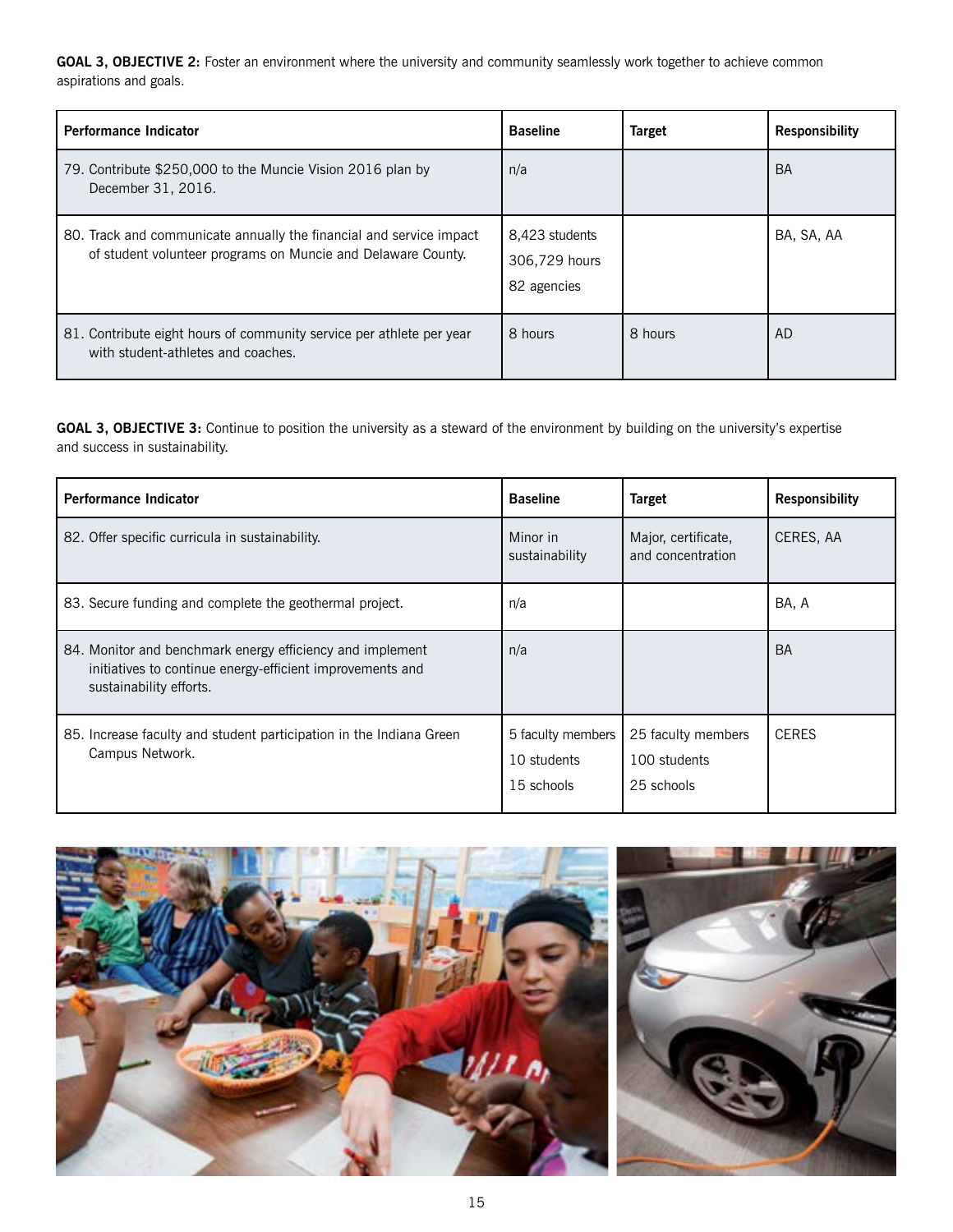GOAL 3, OBJECTIVE 4: Provide a high-quality work-life environment that encourages faculty, staff, and student achievement and positions the university to attract and retain talent on a national scale.

| <b>Performance Indicator</b>                                                                                                                                                                                                                                                                                                                                            | <b>Baseline</b>                              | <b>Target</b>                                | <b>Responsibility</b> |
|-------------------------------------------------------------------------------------------------------------------------------------------------------------------------------------------------------------------------------------------------------------------------------------------------------------------------------------------------------------------------|----------------------------------------------|----------------------------------------------|-----------------------|
| 86. Develop and implement tools (e.g., surveys, focus groups, forums,<br>etc.) for measuring job satisfaction considering elements such as<br>workplace environment, salary and benefits, communication, etc.;<br>establish a baseline and track improvement.                                                                                                           | n/a                                          |                                              | AA, BA                |
| 87. Conduct a diversity climate survey; establish a baseline and<br>track improvement.                                                                                                                                                                                                                                                                                  | n/a                                          |                                              | <b>OID</b>            |
| 88. Strengthen the smoke-free policy by 2013.                                                                                                                                                                                                                                                                                                                           | n/a                                          |                                              | <b>SA</b>             |
| 89. Increase promotional salary increments to \$4,000 for associate<br>professors and \$6,000 for full professors by July 1, 2015.                                                                                                                                                                                                                                      | \$2,500 for<br>associate<br>\$3,700 for full | \$4,000 for<br>associate<br>\$6,000 for full | AA, BA                |
| 90. In conjunction with the Salary and Benefits Committee, analyze<br>the faculty salary gap adjusting for discipline differences among<br>Mid-American Conference (MAC) schools. After adjusting for<br>the discipline mix, and to the extent possible with state funding,<br>reduce the overall faculty salary gap to close to 5 percent by<br>academic year 2016-17. | 9.7%                                         | 5%                                           | AA, BA                |
| 91. Provide up to \$100,000 annually in new university matching<br>funds (increasing the funds available to as much as \$200,000)<br>for professors and associate professors to use for travel associated<br>with professional development and research opportunities.                                                                                                  | \$0                                          |                                              | AA, BA                |
| 92. Develop and implement a plan to train all Enterprise Resource<br>Planning (ERP) system end users, with initial training for all<br>end users to be completed by 2013.                                                                                                                                                                                               | n/a                                          |                                              | $\mathsf{I}$          |



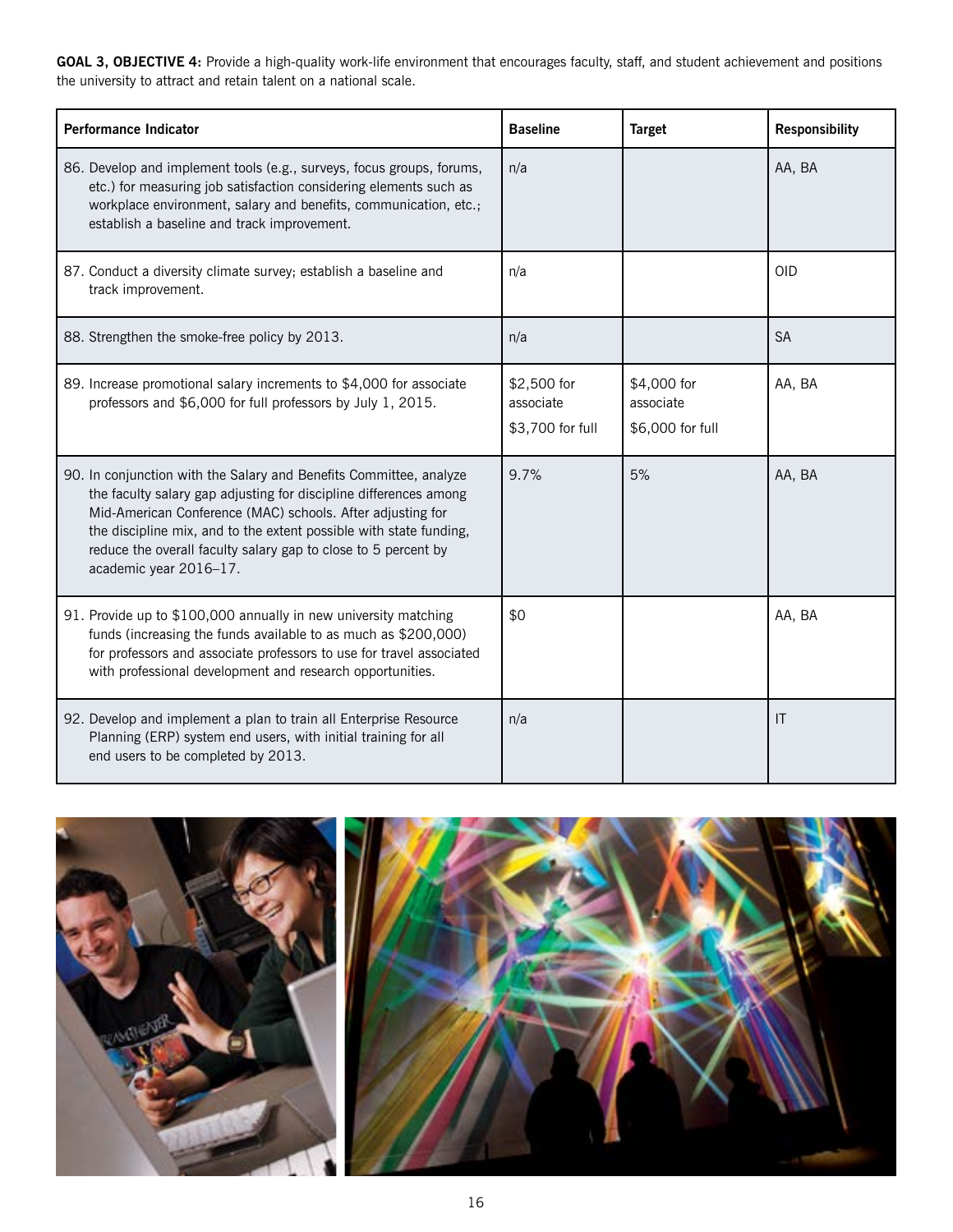#### **GOAL 4: Advance Indiana through student engagement and faculty expertise.**

**GOAL 4, OBJECTIVE 1:** Ensure statewide engagement efforts are cohesive, well coordinated, and broadly recognized.

| <b>Performance Indicator</b>                                              | <b>Baseline</b> | <b>Target</b> | <b>Responsibility</b> |
|---------------------------------------------------------------------------|-----------------|---------------|-----------------------|
| 93. By 2015, achieve the Carnegie Community Engagement<br>classification. | n/a             |               | <b>BBC</b>            |
| 94. By 2013, establish a statewide engagement plan.                       | n/a             |               | <b>BBC</b>            |

**GOAL 4, OBJECTIVE 2:** Connect academic programs with employers in the state to create more synergy between educational offerings and the needs of a knowledge-based economy.

| <b>Performance Indicator</b>                                                                                                                           | <b>Baseline</b> | <b>Target</b> | <b>Responsibility</b>    |
|--------------------------------------------------------------------------------------------------------------------------------------------------------|-----------------|---------------|--------------------------|
| 95. Every college and professional program will have an external<br>advisory council.                                                                  | n/a             |               | С                        |
| 96. Every department will conduct alumni surveys every five years<br>and solicit employer input where appropriate to aid in curriculum<br>development. | n/a             |               | A, AA, BBC, SA,<br>C, IE |

**GOAL 4, OBJECTIVE 3:** Leverage university expertise to increase the competitiveness of Indiana's communities and businesses.

| <b>Performance Indicator</b>                                                                                                                        | <b>Baseline</b>               | <b>Target</b>                 | <b>Responsibility</b> |
|-----------------------------------------------------------------------------------------------------------------------------------------------------|-------------------------------|-------------------------------|-----------------------|
| 97. Increase by 10 percent annually the number of companies<br>that are impacted by the university.                                                 | 38 total<br>24 in Indiana     | 62 total<br>38 in Indiana     | <b>BBC</b>            |
| 98. Increase by 10 percent annually the number of communities<br>and increase to 70 the number of counties actively engaged<br>with the university. | 50 communities<br>50 counties | 80 communities<br>70 counties | BBC, AA               |

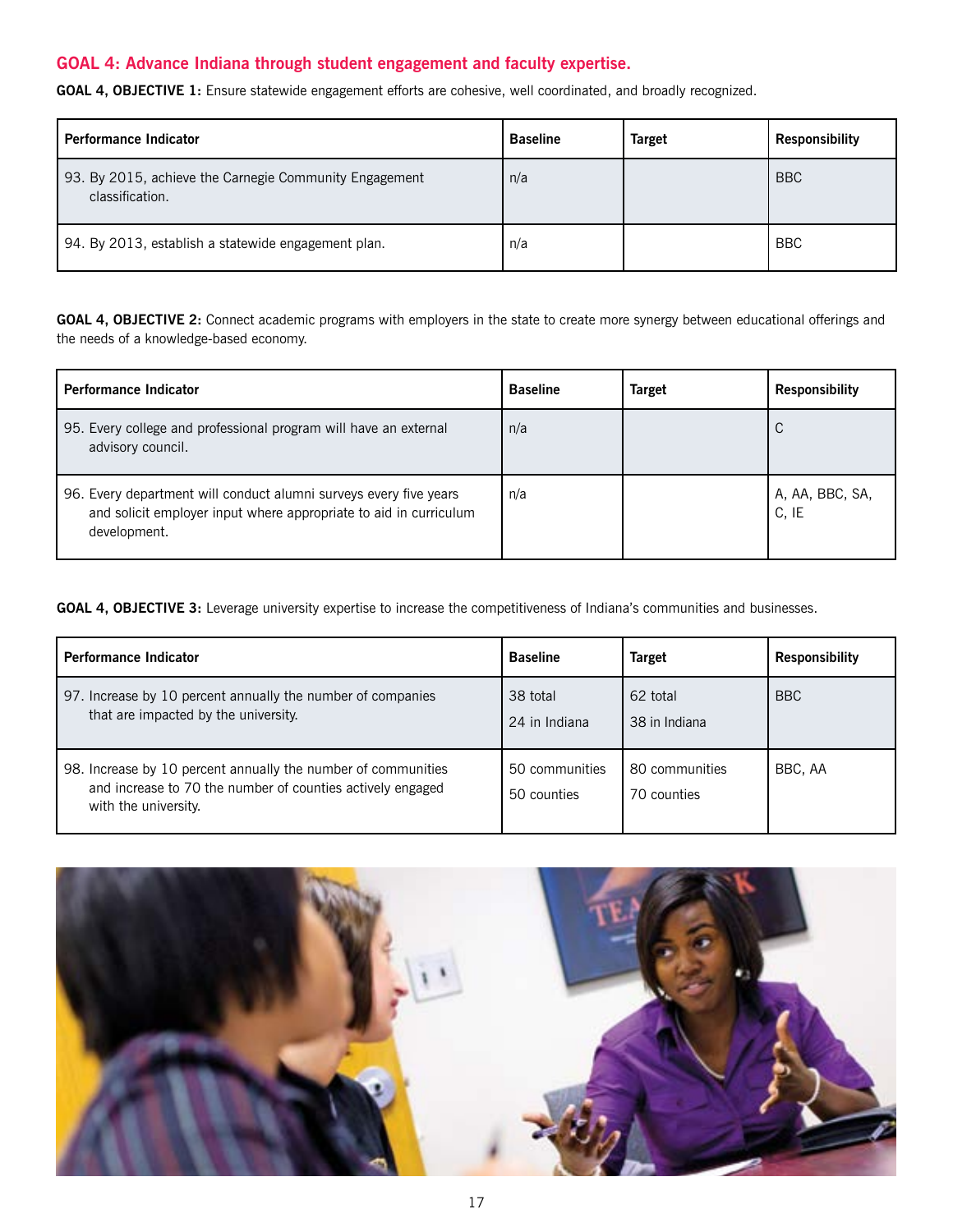**GOAL 4, OBJECTIVE 4:** Be a leader in the advancement of education reform in Indiana.

| <b>Performance Indicator</b>                                                                                                                                                                      | <b>Baseline</b> | <b>Target</b> | <b>Responsibility</b> |
|---------------------------------------------------------------------------------------------------------------------------------------------------------------------------------------------------|-----------------|---------------|-----------------------|
| 99. Improve charter school success as measured by the following:                                                                                                                                  |                 |               | <b>TC</b>             |
| ISTEP+ pass rate                                                                                                                                                                                  | 52%             | 85%           |                       |
| NWEA scores by grade                                                                                                                                                                              | Reading:        |               |                       |
|                                                                                                                                                                                                   | $3 - 189.9$     | 199.2         |                       |
|                                                                                                                                                                                                   | $6 - 212.3$     | 216.4         |                       |
|                                                                                                                                                                                                   | $11 - 223.4$    | 223.7         |                       |
|                                                                                                                                                                                                   | Mathematics:    |               |                       |
|                                                                                                                                                                                                   | $3 - 192.1$     | 203.1         |                       |
|                                                                                                                                                                                                   | $6 - 219.6$     | 225.6         |                       |
|                                                                                                                                                                                                   | $11 - 236$      | 238.3         |                       |
|                                                                                                                                                                                                   | Language:       |               |                       |
|                                                                                                                                                                                                   | $3 - 191.1$     | 200.3         |                       |
|                                                                                                                                                                                                   | $6 - 212.3$     | 216.2         |                       |
|                                                                                                                                                                                                   | $11 - 222.1$    | 223.3         |                       |
| IREAD pass rate                                                                                                                                                                                   | 73.30%          | 90%           |                       |
| Graduation rate                                                                                                                                                                                   | 69.30%          | 90%           |                       |
|                                                                                                                                                                                                   |                 |               |                       |
| 100. Every year, document best practices at Burris Laboratory School,<br>the Indiana Academy, charter schools, and Partnership Network<br>Schools and communicate results to K-12 public schools. | n/a             |               | <b>TC</b>             |
| 101. Maintain and improve the top rankings of Burris Laboratory<br>School and the Indiana Academy.                                                                                                | $\overline{2}$  |               | <b>TC</b>             |
| 102. Work with current and future K-12 educators to strengthen their<br>ability to attract and prepare students for science, technology,<br>engineering, and math (STEM) degrees and careers.     | n/a             |               | TC, C                 |

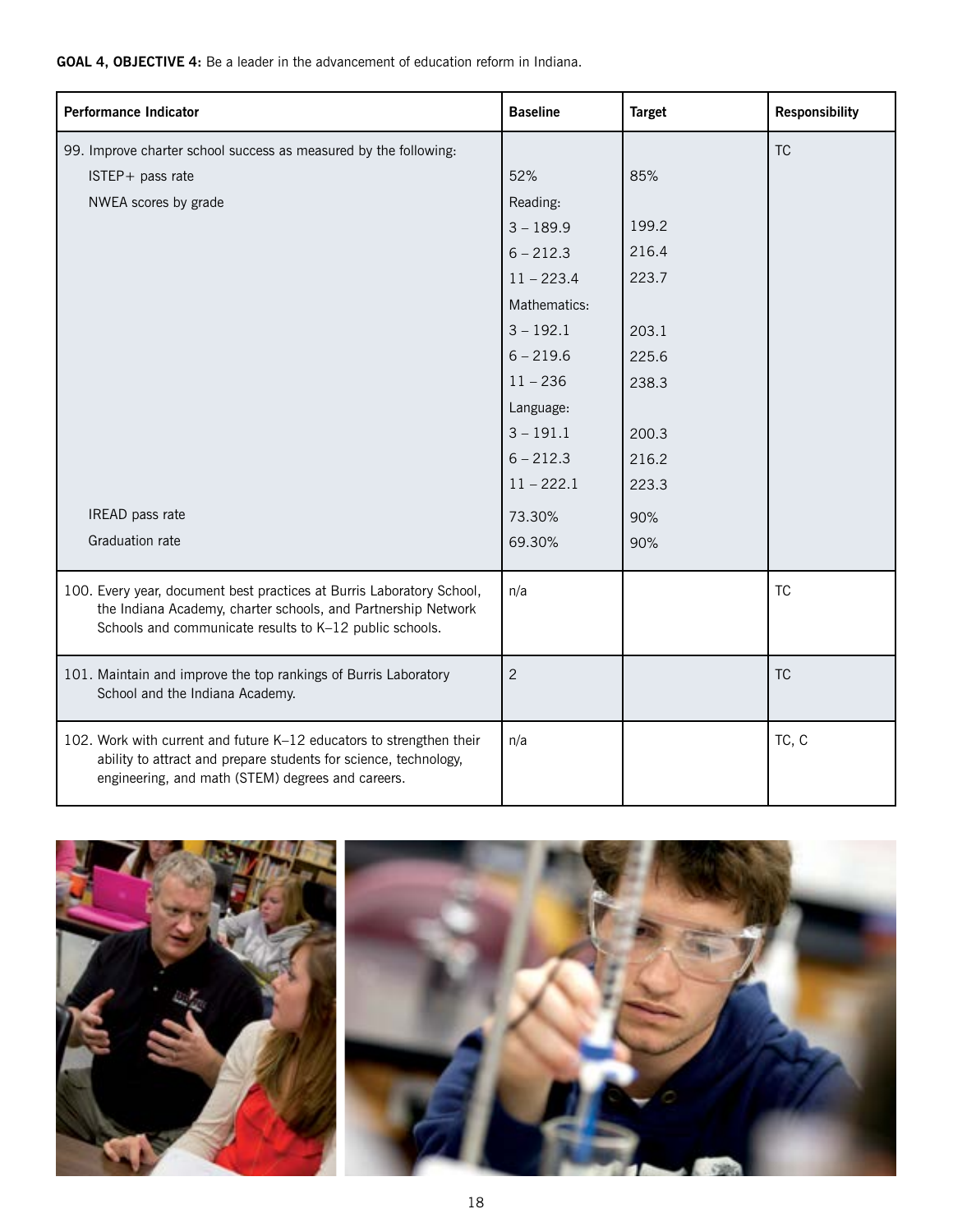**GOAL 4, OBJECTIVE 5:** Enhance commercialization with new opportunities and strategies.

| <b>Performance Indicator</b>                                                                                                                                              | <b>Baseline</b>                | <b>Target</b>                                                    | <b>Responsibility</b> |
|---------------------------------------------------------------------------------------------------------------------------------------------------------------------------|--------------------------------|------------------------------------------------------------------|-----------------------|
| 103. Increase royalty revenue by 50 percent.                                                                                                                              | Fiscal year 2012:<br>\$270,400 | Fiscal year 2017:<br>\$405,606                                   | BSIC, BA              |
| 104. By 2017, reach an annual total of five start-up companies or<br>executed license agreements that have a reasonable success<br>of generating significant net revenue. |                                | Fiscal year 2017:<br>5 start-ups and/or<br>licenses (cumulative) | BSIC, BA              |
| 105. Increase the annual number of intellectual property (IP)<br>disclosures to 20.                                                                                       | 12                             | 20                                                               | BSIC, AA, BA          |

**GOAL 4, OBJECTIVE 6:** Provide a strategic array of in-person, online, and hybrid educational offerings that meet the increasingly diverse needs of the state of Indiana.

| <b>Performance Indicator</b>                                                                                                                                                                              | <b>Baseline</b> | <b>Target</b> | <b>Responsibility</b> |
|-----------------------------------------------------------------------------------------------------------------------------------------------------------------------------------------------------------|-----------------|---------------|-----------------------|
| 106. Complete two $2+2$ agreements with community colleges,<br>offering the last two years of courses online.                                                                                             | U               |               | AA, EE                |
| 107. Increase the total number of bachelor's and master's students<br>graduating with a high-impact degree (as defined by the Indiana<br>Commission for Higher Education) by 50 percent by July 31, 2017. | 473             | 710           | AA                    |

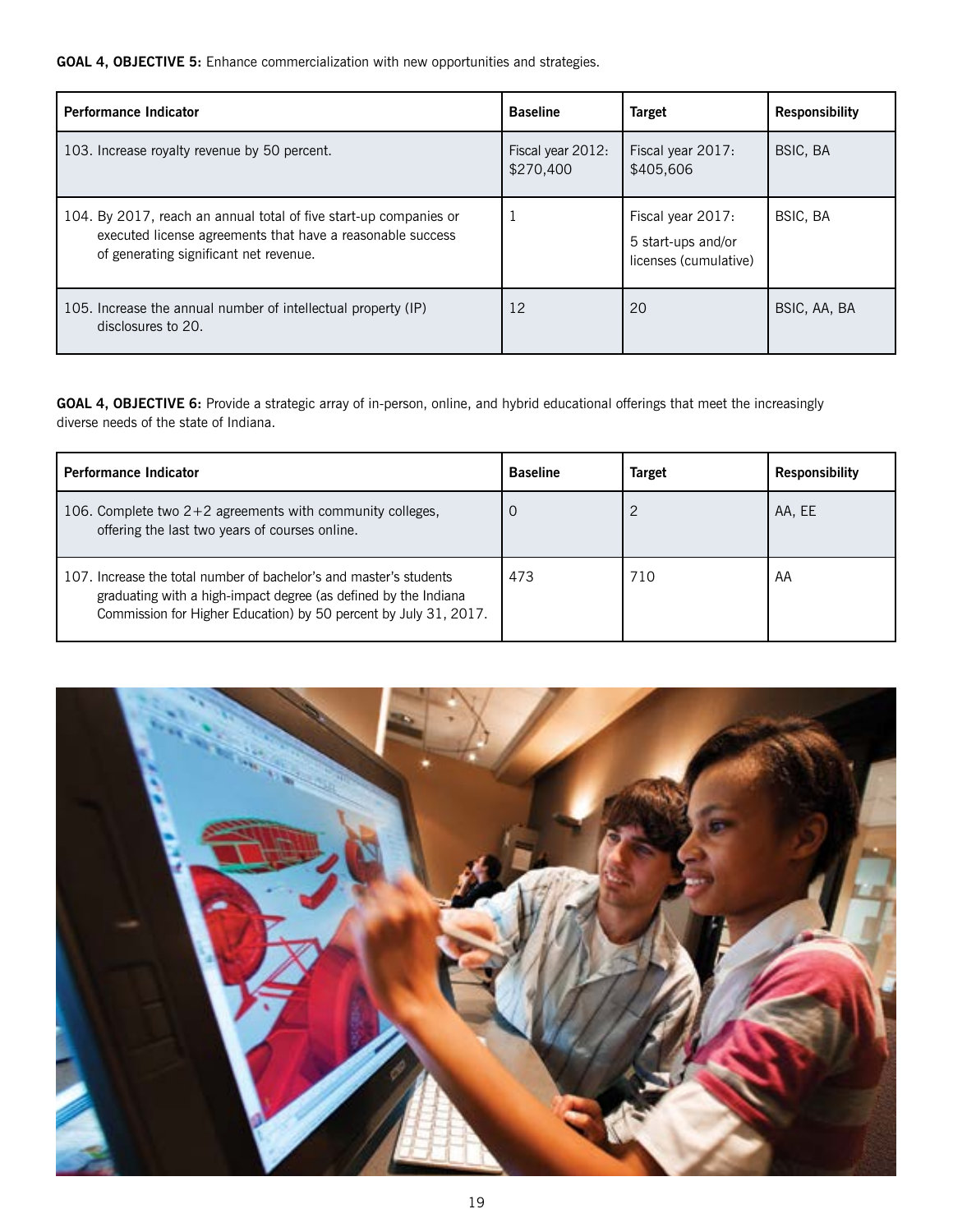#### **IMPLEMENTATION APPROACH**

The strategic plan was developed through extensive input from key constituencies, both inside and outside the university, and much iteration with the Strategic Planning Task Force. The plan articulates goals, objectives, performance indicators, and targets. The performance indicators and targets were developed collaboratively, with input from those within the university with both the responsibility and capacity for implementation.

A strategic plan can be only as good as its implementation. Our implementation approach will:

- clearly identify and articulate the initiatives that will enable the university to achieve its targets
- create a dynamic implementation plan that clearly defines roles, responsibilities, and rewards
- provide a transparent, participatory annual review process that enables adjustments of performance indicators and targets
- empower implementation at the appropriate unit level and establish accountability
- provide mechanisms for periodic communication and feedback.



#### **GLOSSARY**

**Mission:** The mission is the university's statement of purpose.

**Vision:** A vision is a description of the future state of the institution. It should be clear, concise, and easily tied to the mission.

**Strategic Plan:** A strategic plan identifies the manner in which the university achieves its desired future. The strategic plan evolves from a complex but organized process involving stakeholders (e.g., students, faculty, staff, alumni, community members, etc.) taking into account the institution's environment (fiscal, political, demographic, etc.) and aspirations.

**Strategy:** A strategy is the specific approach to achieving the vision. It should be focused and easily communicated.

**Goal:** A goal is an area of emphasis or a major element of the strategy. There are a limited number of goals (three to six) for a strategy.

**Objective:** An objective indicates a general desired result or a process intrinsic to achieving a desired result in support of a thematic element of the strategy. An objective should be specific enough so that progress toward that objective can be measured. There may be a number of desired objectives for each goal.

**Performance Indicator:** A performance indicator is a measurable parameter that relates to a specific objective.

**Target:** A target is the numerical goal associated with a specific performance indicator.

**Implementation Plan:** An implementation plan enables the achievement of the strategic plan. It identifies resource needs and sources, defines roles and responsibilities, provides ongoing review, and provides periodic feedback to the university community.

The information presented here, correct at time of The information presented here, correct at time of publication, is subject to change. Ball State University practices equal opportunity in education and practices equal opportunity in education and<br>employment and is strongly and actively committed to diversity within its community. 9021-12 umc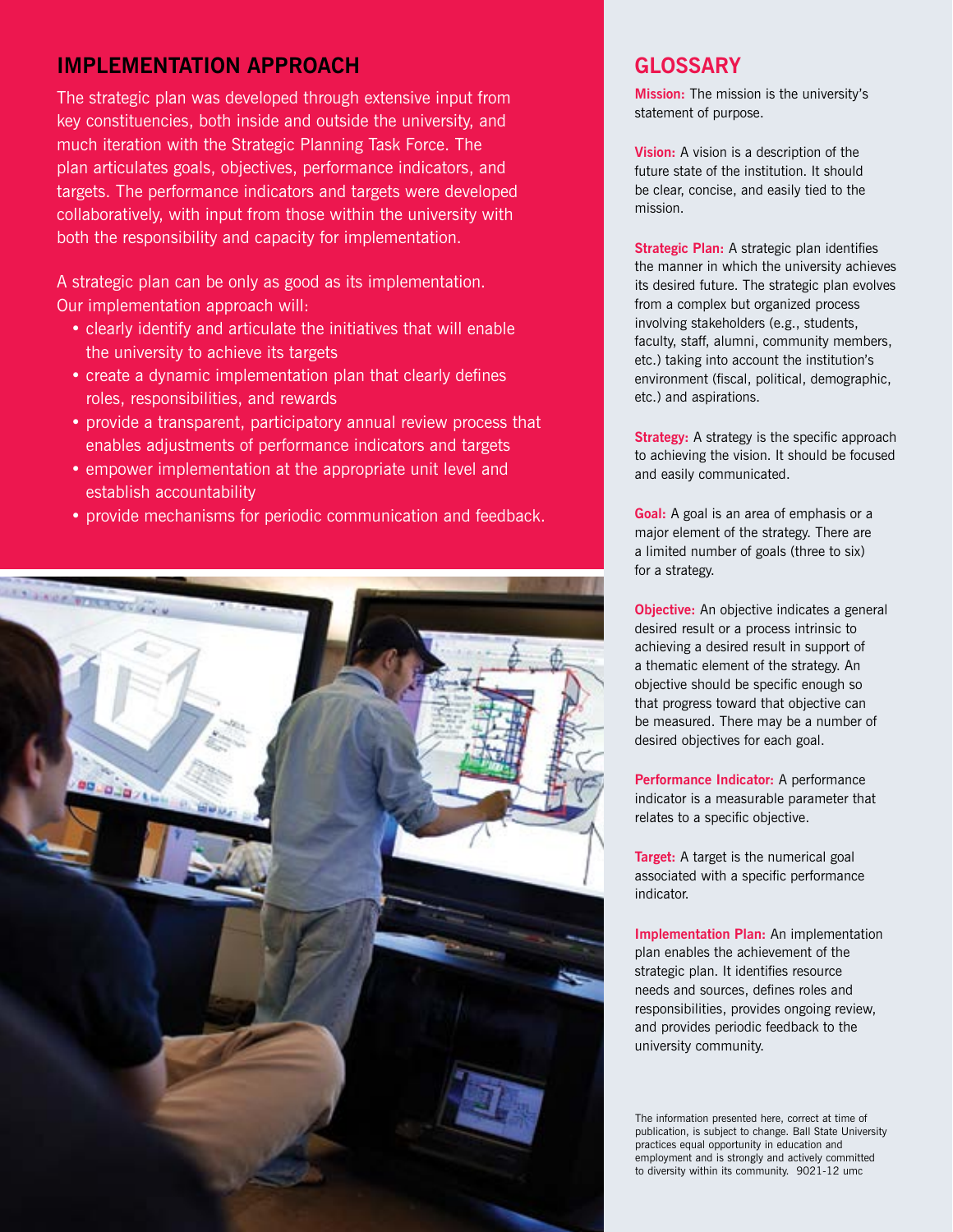#### **STRATEGIC PLANNING TASK FORCE**

**Terry S. King**, provost and vice president for academic affairs, task force chair

**Charlene M. Alexander**, professor of psychology and counseling

**Kay Bales**, vice president for student affairs and dean of students

**Jennifer Phillips Bott**, assistant provost for learning initiatives and associate professor of management

Paul V. Gestwicki, associate professor of computer science

**Michael G. Goldsby**, Stoops distinguished professor of entrepreneurship and executive director of the Entrepreneurship Center

**Bernard M. Hannon**, associate vice president for business affairs and assistant treasurer

**Mellisa K. Holtzman**, associate professor of sociology

**Randy B. Howard**, vice president for business affairs and treasurer

**Eric D. Kelly**, professor of urban planning

**William Knight Jr.**, executive director of institutional effectiveness

**Thomas E. Lauer**, distinguished professor of biology

**Karin A. Lee**, associate athletics director and senior woman administrator

**Kerry Anne McGeary**, Phyllis A. Miller professor of health economics

**Brian J. McNely**, assistant professor of English

**Robert J. Morris**, associate provost for research and dean of the Graduate School

**John Obrycki**, graduate student representative

**Jennifer A. Palilonis**, George and Frances Ball distinguished professor of multimedia journalism

**Tony Proudfoot**, associate vice president for marketing and communications

**Philip C. Repp**, vice president for information technology and associate professor of art

**John W. Scheib**, director of the School of Music and associate professor of music education

**Linda L. Siktberg**, director of the School of Nursing and associate professor of nursing

**Con Sullivan**, undergraduate student representative

**Tom Taylor**, vice president for enrollment, marketing, and communications

**Guillermo Vasquez de Velasco**, dean of the College of Architecture and Planning and professor of architecture